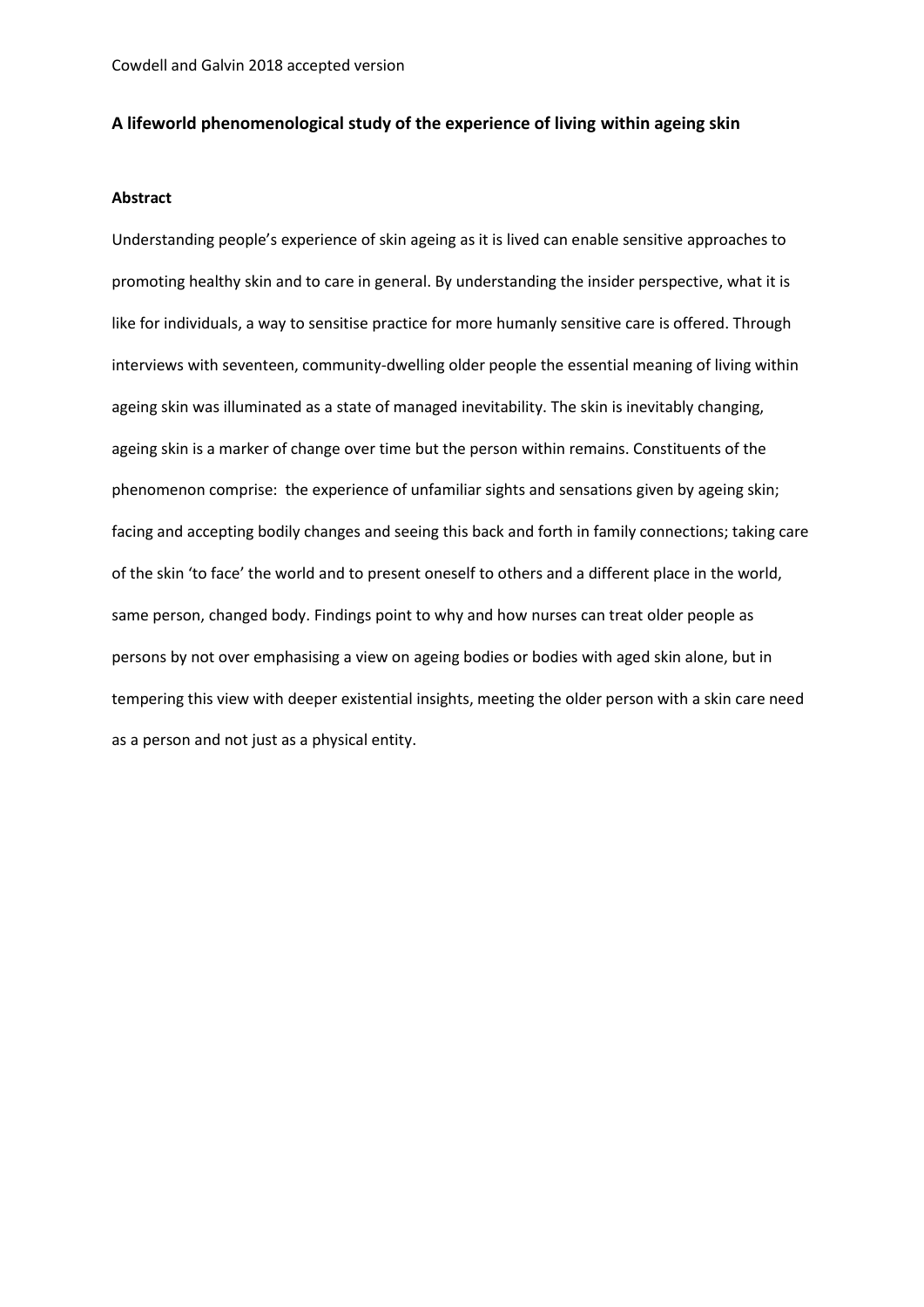# **Introduction**

Worldwide the population is ageing with approximately 841 million people aged >60 in 2013 rising to over 2 billion in 2050 (United Nations, 2013). Maintenance of skin health in older age is an important but often neglected aspect of healthcare. Skin provides an essential protective barrier and sensory, thermoregulatory and vitamin D synthesis functions. As the skin ages it undergoes intrinsic and extrinsic degenerative changes (Cowdell *et al*., 2014). These affect both function and appearance. Impairment of skin function can make the skin significantly more vulnerable to damage (Voegeli, 2008).

At present most ageing skin research focuses either on aesthetics and cosmetics, that is appearance as opposed to function, or dermatological disease and skin breakdown. Examples include reviews of the risks of cosmetic surgery in the older population (Yeslev *et al*., 2015), age-associated skin conditions (Blume-Peytavi *et al*., 2016) maintaining skin integrity in older people (Kottner, Lichterfeld, & Blume-Peytavi, 2013), the prevention and treatment of incontinence associated dermatitis (Beeckman, Van Lancker, Van Hecke, & Verhaeghe, 2014) and pressure ulceration (Moore & Cowan, 2015). The opinions and experiences of older people themselves have rarely been elicited although there has been some investigation into self-reported skin health in community-dwelling older people. Two epidemiological studies published in the last three decades have specifically investigated the prevalence of xerosis (dry skin) with reported prevalence of 7% (Fleischer, 1996) – 56% (Paul *et al*., 2011)lack of detail about methodology limits robustness of these studies. Xerosis is often accompanied by the unpleasant sensation of itch (Cowdell & Steventon, 2015). Medical assessment suggests prevalence of ~50% (Adam & Reilly, 1987) and anecdotal reports suggest this is a conservative estimate. Risk of skin tears increases with age (Carville, Leslie, Osseiran-Moisson, Newall, & Lewin, 2014). As skin problems are often considered minor by both sufferers and health care staff, they frequently go untreated (Kirkup, 2008) despite causing discomfort and actual or potential impairment of skin barrier function.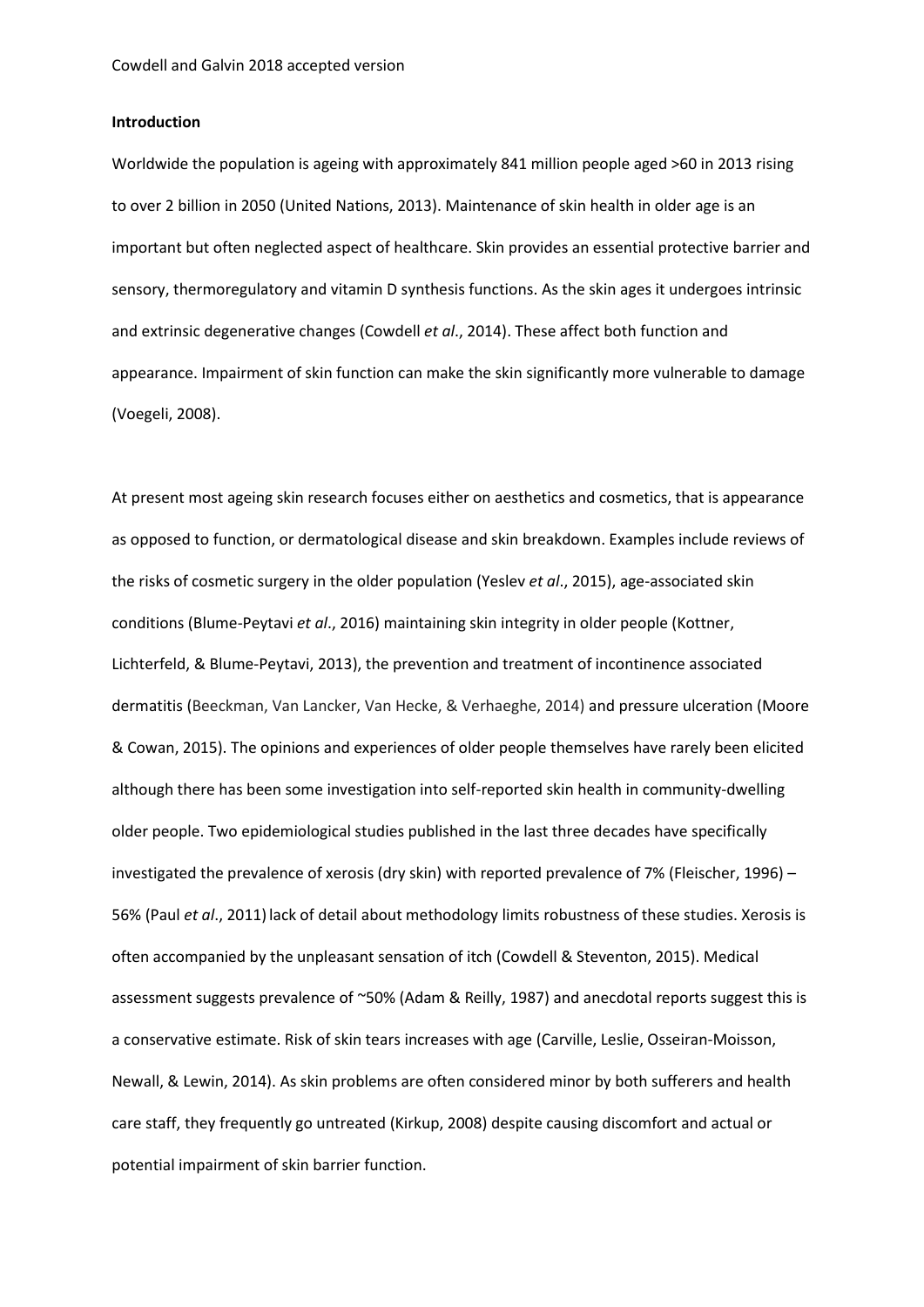To date little attention has been paid to how older people themselves experience the ageing of their skin. Qualitative studies have tended to focus either on the aesthetic aspects of female ageing or on skin disease or breakdown. For example Hurd Clarke, Griffin and Maliha (2009) discuss the strategic clothing choices made by older women to ensure that perceived transgressions in appearance, such as wrinkles and sagging skin, are covered. Similarly Hurd Clarke and Griffin (2008) write of older women's efforts to fight invisibility through their heavy investment in 'beauty work' of many kinds. These authors previously examined older women's experiences of natural and unnatural ageing and identified differing beliefs about efforts to mask ageing from acceptance to ageing being a phenomenon that should be fought against using all available help (Hurd Clarke & Griffin, 2007). Liechty (2012) points to the complexity of women's relationship with their ageing bodies with a dichotomised state of contentment and desire for change. This thought is echoed within much of the allied literature. Existing phenomenological studies in this area are scarce. Macia, Duboz and Chevé (2015, p 174) considered the aesthetic body changes experienced by women aged 65-75 and uncovered the 'paradox of impossible beauty' discussing perceived stigmatising signs of ageing and the efforts that women make to minimise these. Phenomenological approaches have been used in the investigation of the experience of living with skin breakdown for example in pressure ulceration (Hopkins, Dealey, Bale, Defloor & Worboys, 2006), chronic leg ulceration (Hyde, 1999) and chronic wounds (Goldberg, 2005). There is a substantial literature on the ageing body from differing perspectives. For example in an extensive online survey Hofmeier *et al*. (2017) uncover complexities in the way that women experience their ageing bodies identifying themes around the psychological and physical experience, injustices, inequities and challenges, the need for self-care and the desire to remain a valued member of society. Women's control over their ageing body and their ability to manage 'ageing body parts' using 'active mind' and 'busy body' strategies is revealed in a discourse analysis (Paulson & Willig, 2008). A thought-provoking portrayal is offered by Hamilton (2016) in work entitled 'This damnable, disgusting old age' which examines concepts of ageing and 'being' one's body.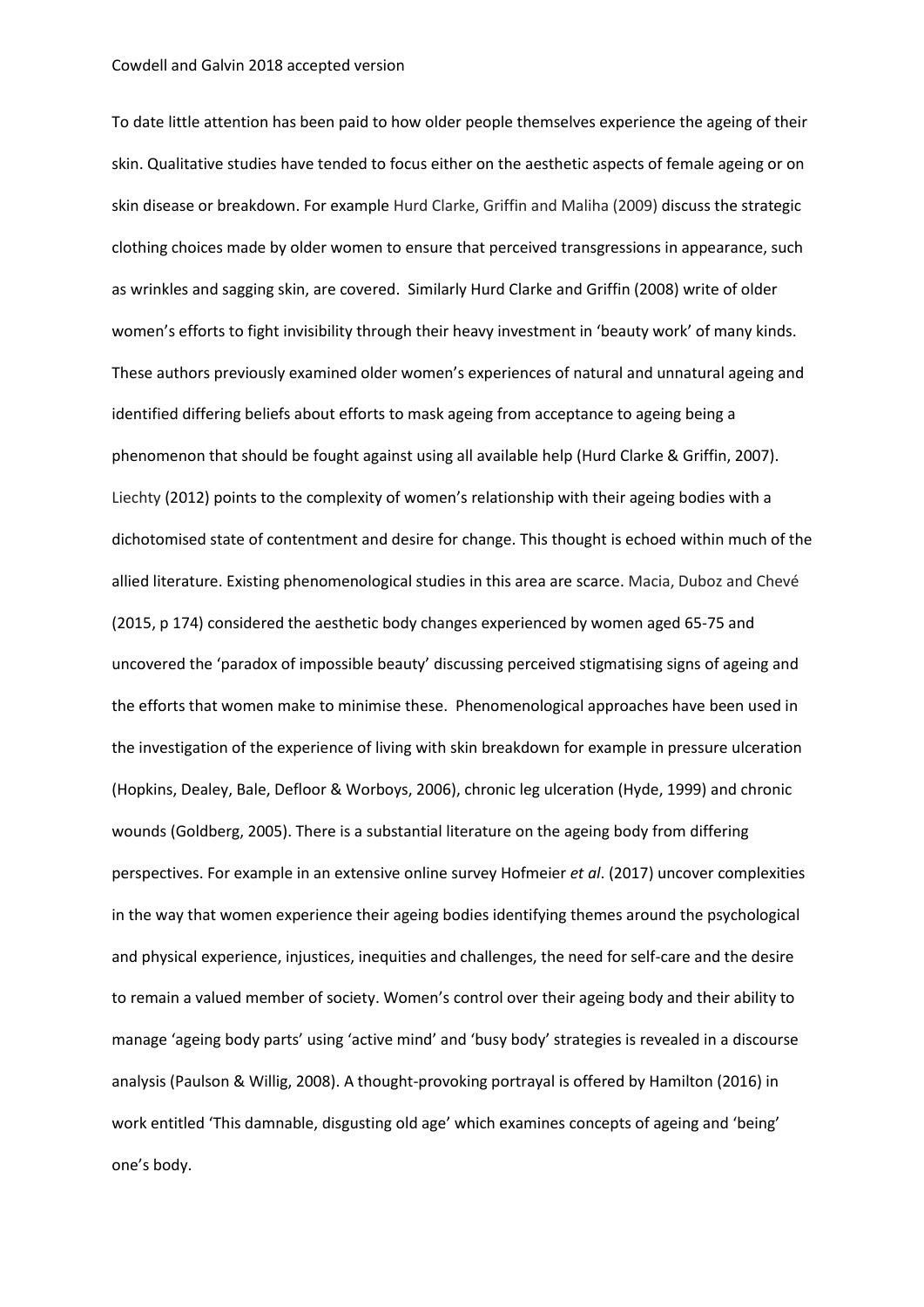Related work concerns the experience of living in an ageing body. Bullington (2005) in a phenomenological study of 13 people aged >60 years explores the interaction between the individuals ageing body and their sense of identity discerning three distinct typologies: existential awakening, making it good enough and new possibilities. Bullington (2005) uncovered gendered elements to the lived experience with men all describing 'new possibilities' in which they expressed joy at the new freedom associated with ageing. Similarly in focus groups with people aged 65-92 years participants attached both positive and negative connotations to their ageing bodies (Jankowski, Diedrichs, Williamson, Christopher, & Harcourt, 2016). Appearance was important as an indicator of capability and identity and there was an element of tension between 'growing old gracefully' whilst resisting changes in appearance. Appearance was a secondary concern and again men were perceived as being less bothered by their changing appearance (Jankowski *et al.,* 2016). Whilst the norm in Western society may be to expect women to be more concerned about signs of ageing (Dumas, Laberge, & Straka, 2005) the process of ageing can paradoxically be beneficial for some women (Macia *et al.,* 2015). The notion of body-for-self and body-for-others again brings forth the duality of the experience of living with and ageing body and the differing perspectives experienced by older people in which they are continually challenged by a culture that attaches diminishing value to ageing bodies (McCormick & Marie, 2008). Most qualitative studies focus exclusively on women, some include men in their sample but few focus entirely on males. One exception is a study of older men's perceptions of their bodies post-retirement (Drummond, 2003).

Whilst attention has been paid to the experience of living in an ageing body few studies have described the experience of living with(in) ageing skin. This understanding will offer a valuable contribution to understanding ageing phenomena and has potential to underpin humanly sensitive directions for practice. Deeper understandings of what it is like to experience growing older in one's skin offer a foundation for meaningful care of older people (Galvin *et al*., 2016). Our corporeal existence is an engagement with a complex world, such engagement is through *this body* which is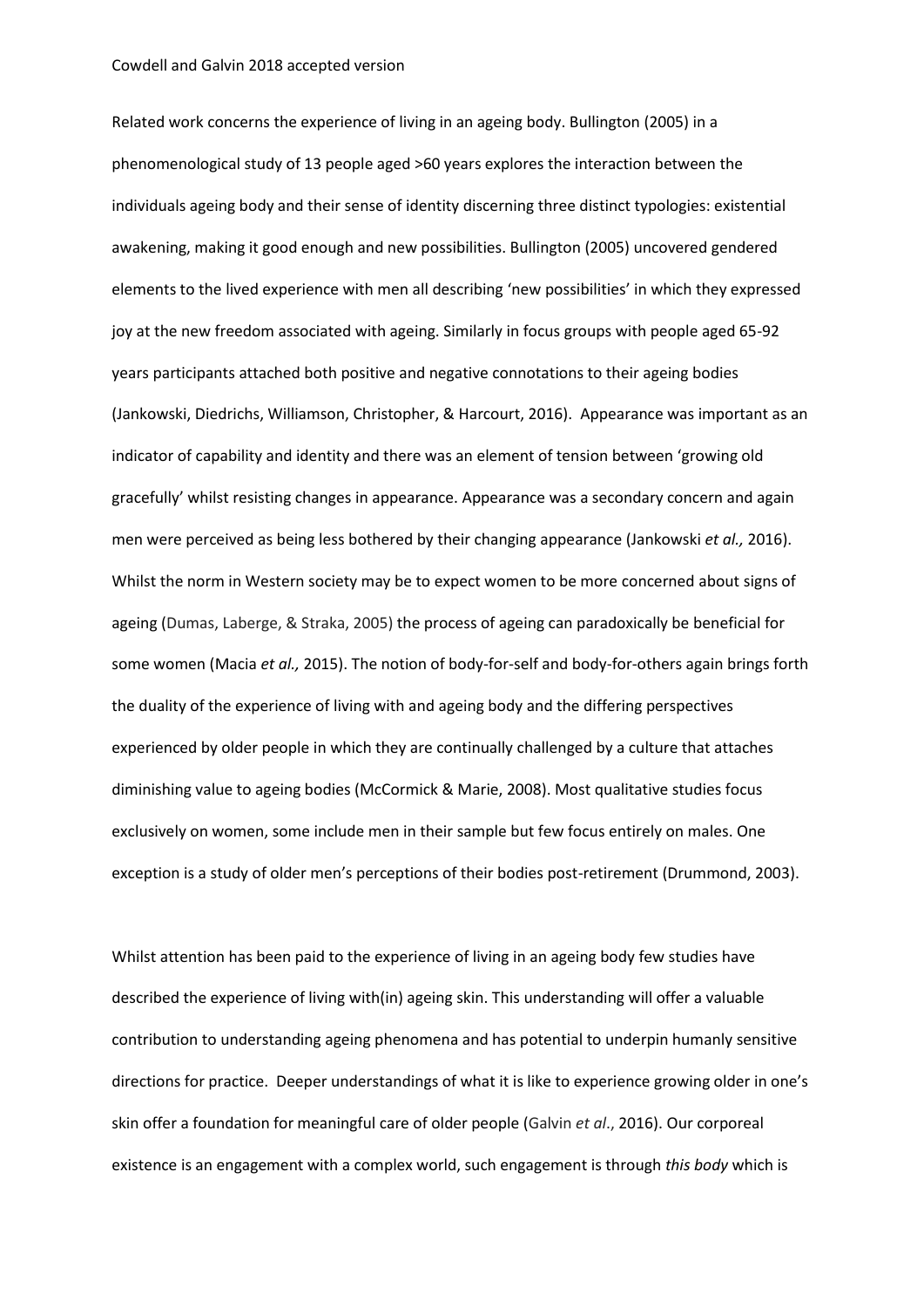most often not consciously noticed by us (Merleau-Ponty, 1962). This includes the complex philosophical observation of an 'ecstatic' body 'out in the world' as a self, a self that is meeting all otherness external to it (Leder, 1992). All this constitutes a highly complicated situation that requires close attention in attempts to understand what it is like to live with(in) older skin and to influence skin care from such a standpoint. Leder (1992, p. 143) points to how a medical or objective view of the body, rooted in a mechanist model has made gains in interventions and treatments, but at the same time also has given rise to limitations and overly mechanistic ways of looking at the body. He analyses the usefulness of an alternative view, the 'lived body' and makes a case for the value of these understandings for medicine and healthcare: 'The ecstatic body is our surface, with its sensorimotor organs which are 'out' in the world'. In his seminal book, 'The Absent Body', Leder (1990, p103) discusses the body surface as part of a sensory motor system that is in-the-world: he explains in detail how through its surface the body projects outward to the world and at … 'the same time it recedes from its own apprehension into anonymous visceral depths'. This philosophical foundation has significant import for nursing and for phenomenological research concerned with the meaning of ageing skin. Findings from such studies can be directly useful for practice. For instance, in the drive to humanise care (Galvin & Todres, 2011), the centrality of maintaining skin health and the critical nature that the skin has on the individuals perceptions of themselves and others points to a need for greater understanding of the experience of *living within* an ageing skin and thus presents an opportunity to offer directions for a more humanly sensitive care.

# **The study and its method**

The phenomenon of this study, the experience of living within an ageing skin, is examined and illuminated by the reflective lifeworld research (RLR) approach using the phenomenological epistemology advocated by Dahlberg, Nyström and Dahlberg (2007). Of particular importance was our desire to understand 'what it is like' for people from within their lifeworld (Toombs, 2001) as this is a firm foundation for health-related caring (Todres, Galvin, & Dahlberg, 2014). Given that we are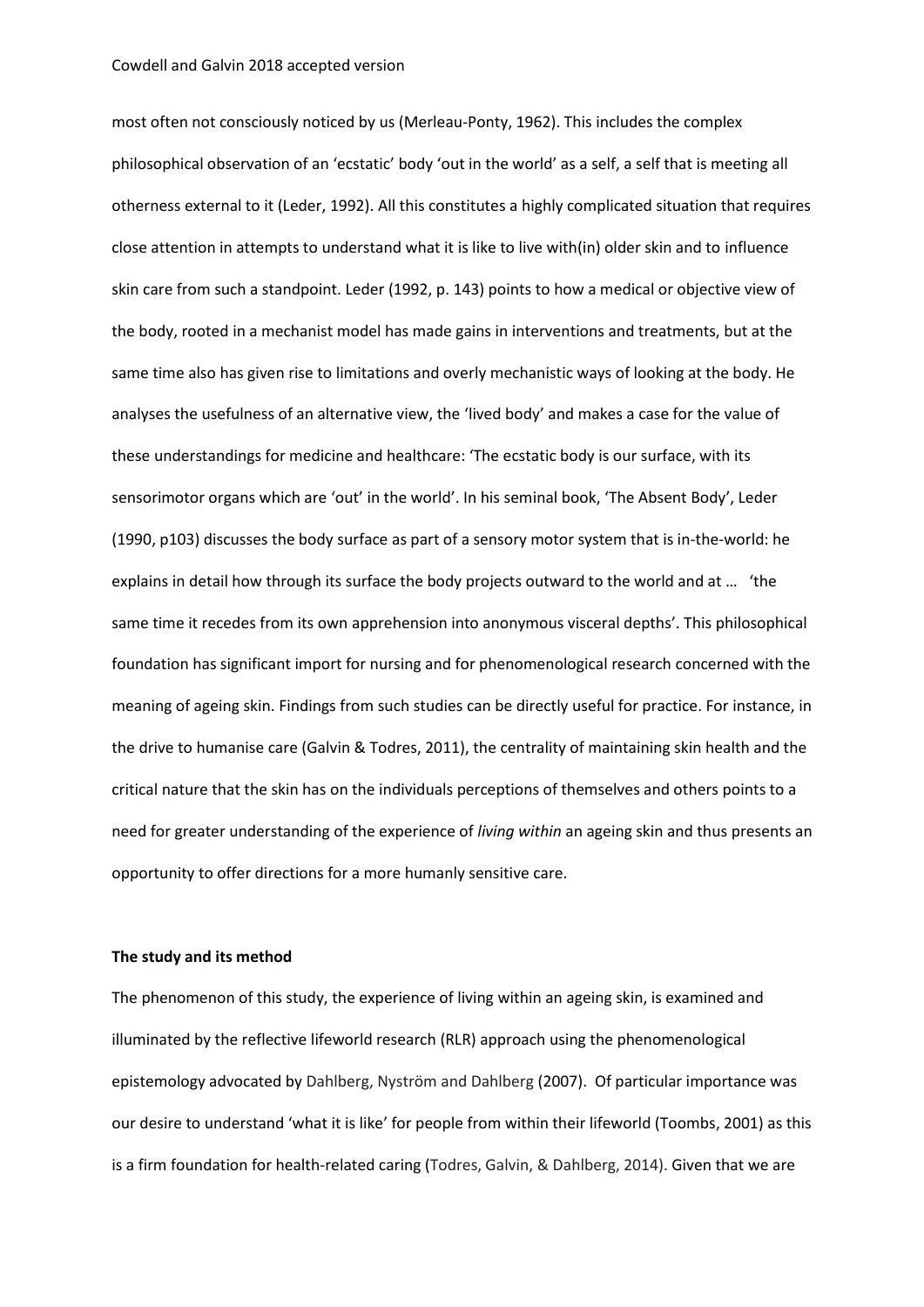both registered nurses, and our desire was to adopt phenomenological principles, we gave particular thought to the notions of bracketing, bridling and sensitisation.

Bracketing in descriptive phenomenology requires researchers to be aware of and to temper any impulse to frame data within their pre-understandings (Husserl, 1998). This is a putting aside of natural scientific knowledge, knowledge about measures or other hypotheses to be free to attend to how what is being examined, in this case the experience of living in an ageing skin, appears. Dahlberg (2011) offer a useful reflective procedure, whereby researchers to adopt a 'bridled' approach which is congruent with this epistemological openness that is a central hallmark of phenomenological studies. Dahlberg calls for researchers to be generally self-aware and reflective and to acknowledge their own views and experiences. In line with this we also followed the path of Hamill & Sinclair (2010) and were consciously self-critical, self-aware and openly curious throughout the whole research process. However, in addition, initial pre-understandings were identified in terms of expectations of what may emerge as participants described their experiences. The interviewer (FC) adopted this open 'bridled' approach, remained disciplined to not go beyond the concrete features of the data, to allow the phenomenon to show itself in its own way and at its own pace (Dahlberg et al., 2007). This was a process of searching for and describing the meaning of living in an ageing skin, with its variations. The study was sensitised by phenomenologically oriented ideas about wellbeing as an existential phenomenon that can act as a resource within illness (Galvin & Todres, 2011).

# *Participants*

A purposive sample of seventeen community-dwelling older people aged 72 - 88 years, 12 female and five male were interviewed by FC. All were independent in their daily lives and has no current skin disease. This cohort was chosen as the focus of this study is concerned with 'normal' skin ageing. Recruitment was via advertisements and later word of mouth. Participants contacted the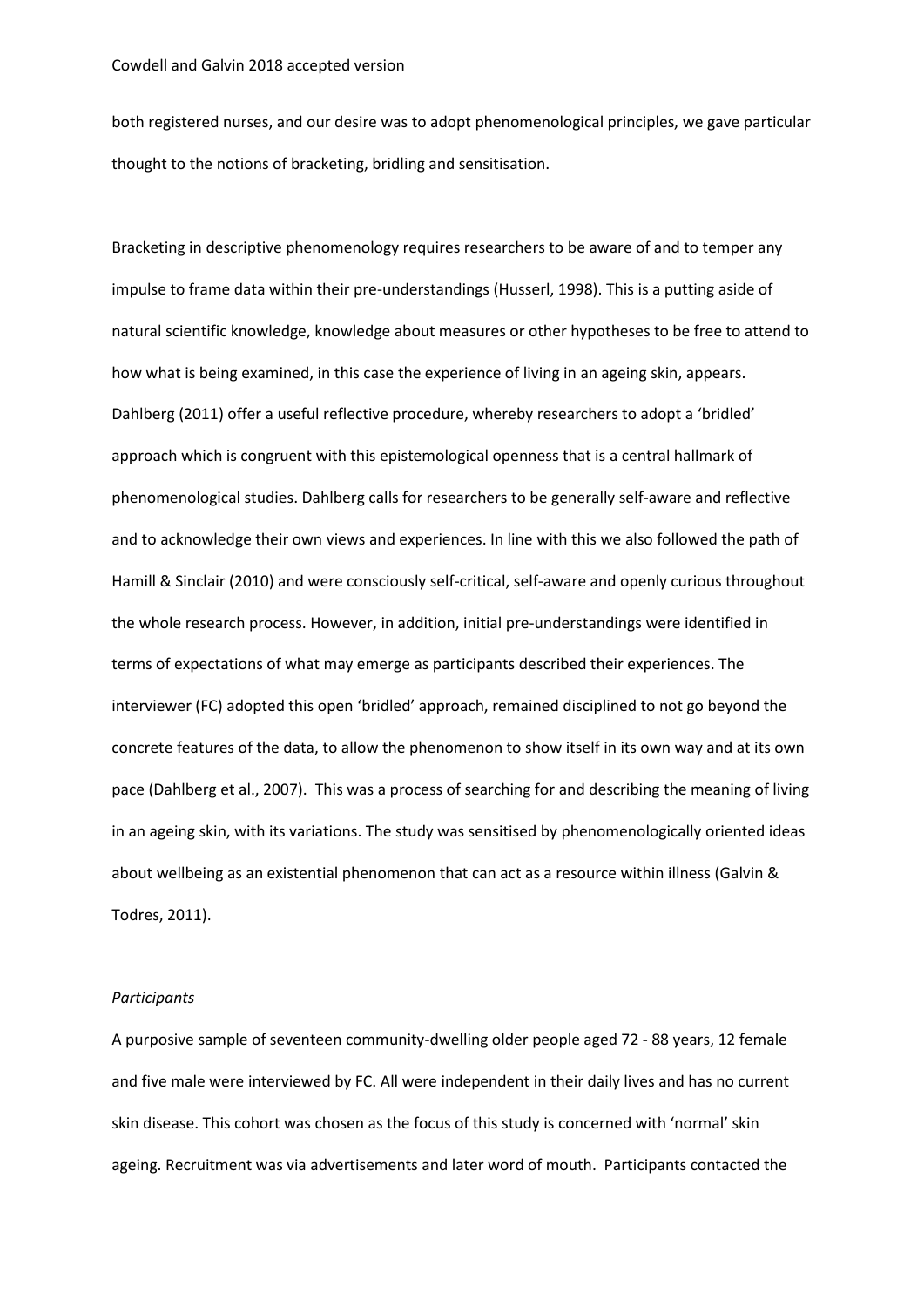researcher and were sent an information sheet. Any questions about the study were answered by the researcher and a mutually convenient time and venue to conduct the interview was agreed.

#### *Interviews*

Data were collected through a series of phenomenologically orientated interviews with 'well' older adults. The first question was broad 'can you tell me what it is like to experience ageing skin?' subsequent more probing questions that sought concrete examples and which were 'experience near', that is, they stayed very close to the experience of ageing skin were used (Todres & Galvin, 2012). Participants were encouraged to give detailed descriptions and examples of what the experience was like for them. Interviews were conducted in participants own homes or on university premises as they chose. Four of the male participants chose to be interviewed alongside their wife. Participants were recruited and interviewed between December 2015 and March 2016. Interviews lasted from 11 – 114 minutes and were audio-recorded and transcribed verbatim.

# *Ethical considerations*

All ethical requirements for England were met. The study was approved by a university Research Ethics Committee (Reference number 198). Participants were reminded that interviews were entirely voluntary and that they were free to stop at any time without having to give an explanation. Written consent was given by all participants. The researcher was mindful that the interviews could evoke powerful emotions and was sensitive to this risk.

## *Analysis*

The process of analysis involved both researchers and aimed to discover nuanced meanings emerging from the transcripts and required intense dialogue with the data. Understanding of the phenomenon, as a whole, and as parts was sought. This involved a back and forth process to allow a whole-detail-whole (Todres & Galvin, 2008) perspective to emerge. The aim of the analysis was to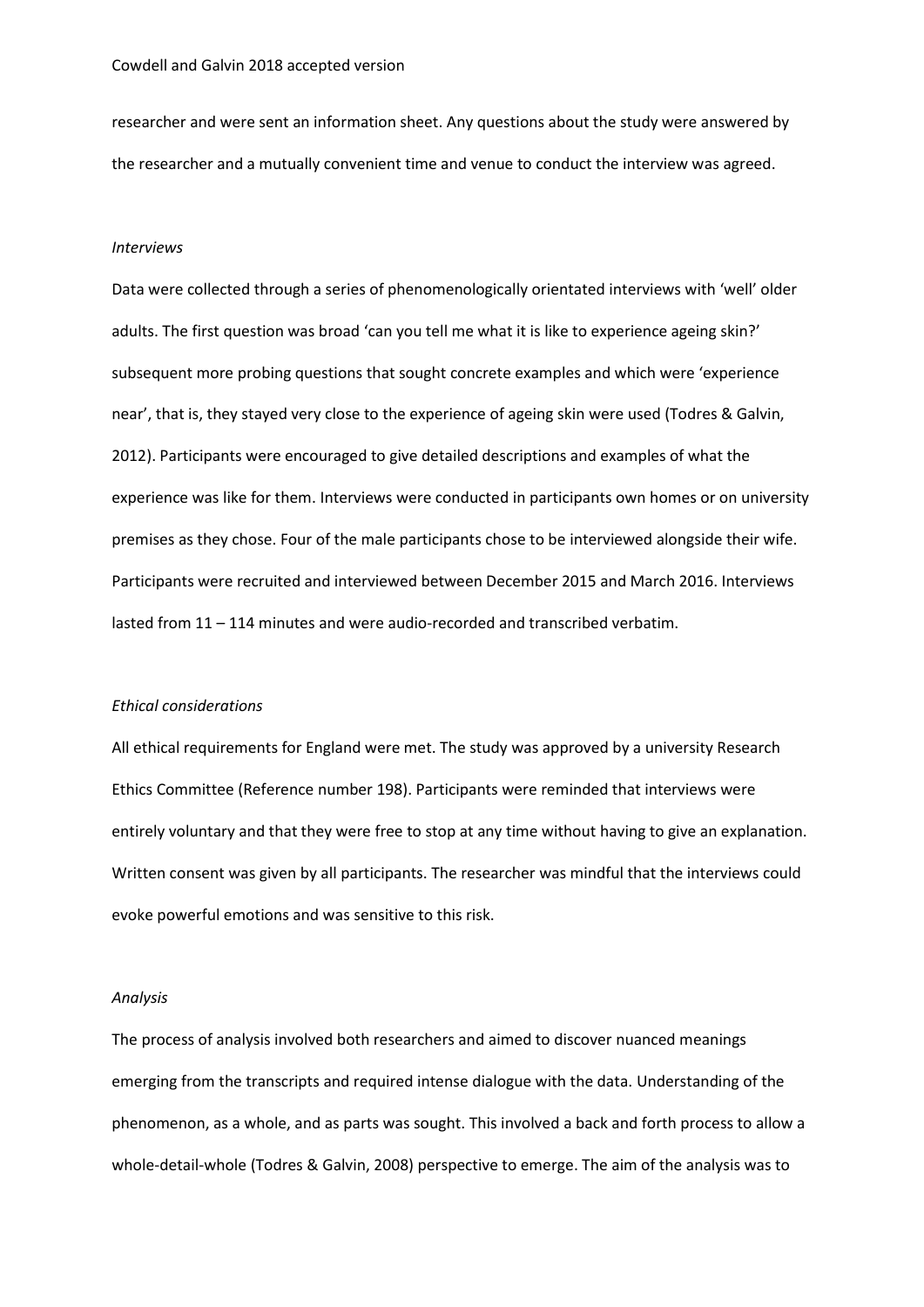seek a pattern of meanings and eventually how these meanings connected and made sense of the general structure of the phenomenon. In this process the concrete and lived experience shared in the interviews were transformed into a phenomenological description of the experience of living with an ever ageing skin. The researcher, as a nurse researcher in skin health, adopted a bridled approach to the data analysis (see also example from Lindberg, Österberg, & Hörberg, 2016). That is, existing professional and theoretical frameworks were set aside and the process of understanding was consciously slowed down, to avoid premature assumptions about what had been said (Dahlberg, Todres & Galvin, 2009). The interview process was aimed to allow concrete descriptions to emerge, so that the focus was on the depth of what it was like rather than patient reports of their skin health. Initially the transcripts were read in full several times keeping an open mind. The purpose here was to become familiar with the data, the participants descriptions and to understand the data as a whole. A reflective analytical process aimed to explore what parts of the data revealed as the meaning of living with an ever ageing skin. Here 'bare bones' of the phenomenon were developed as data summaries that offer descriptions of major constituents. An examination of 'the parts' (variations described by participants and their meaning) followed in which the transcripts were interrogated to answer questions such as: how does this participant describe the phenomenon; and what is (s)he really saying in more general terms; is there something that is repeated through many variations and are there opposing statements that point to deeper meanings? Such guiding questions were devised to deepen the analysis of what it is like to live within an ageing skin and to provide an analysis of both the general structure of the experience and description of rich variations as described by participants.

#### **Findings**

The essential meaning of the phenomenon is presented first. This refers to the characteristics of the phenomenon that cohere, without which it would not be the phenomenon of living within an ageing skin. The essential meaning brings the constituent parts together and is the backdrop against which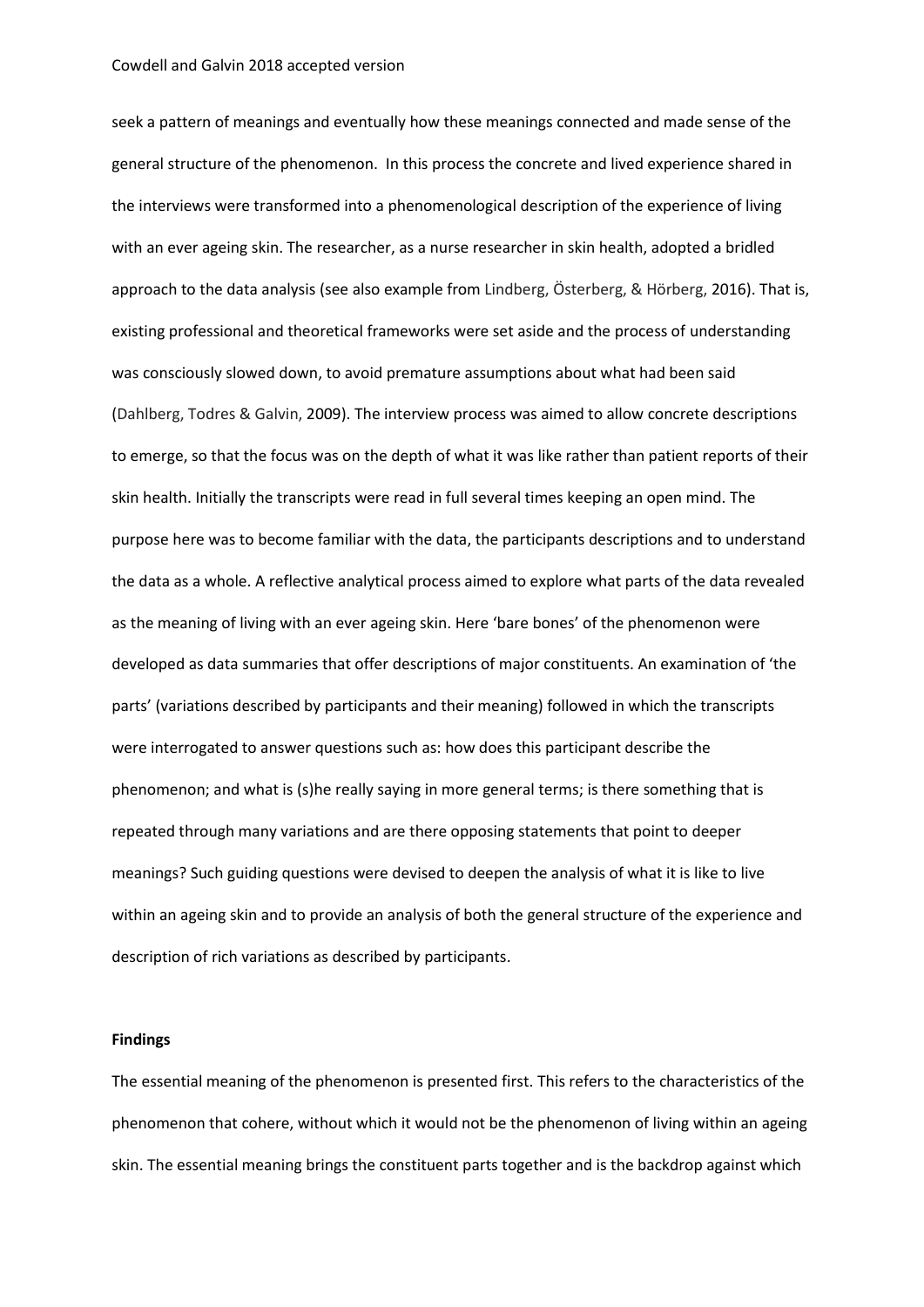these parts can be viewed (Johansson, Ekebergh, & Dahlberg, 2009). The meaning of the phenomenon is further revealed in descriptions of the four constituents: i) the experience of unfamiliar sights and sensations given by ageing skin; ii) facing and accepting bodily changes and seeing this back and forth in family connections; iii) taking care of the skin 'to face' the world and to present oneself to others and iv) a different place in the world, same person, changed body. Exemplars from the transcripts are used to illuminate the meanings within constituent parts.

The essential meaning of living within ageing skin is a state of managed inevitability. The surface of the body is changing and these changes give rise to new sights and sensations. Externally the body is altered but the person within remains. Ageing skin is a marker of change over which people have limited control. It is experienced temporally in relation to their past, younger times and in the context of other generations both past and future; what people can see in themselves and in others. To live in an ageing skin means making choices about how to care for this most visible organ and how to present it to self and others. Changes in appearance mean beginning to have a different place in the world. Ageing skin is a sign of gradual decline and an outward display of increasing frailty and ultimately death.

# *i. The experience of unfamiliar sights and sensations given by ageing skin*

The familiar surface of the body is ever changing, the changes give rise to new sights and sensations. Externally the body is altered but the person 'inside' remains. Participants described visible changes in their skin that were both seen from first and third person perspectives and changes that were also felt as various sensations such as 'crocodile skin', 'you notice how it peels you know, it's sort of like rhinoceros skin'. Boundaries of skin are broadly defined in participants' descriptions and included hair, nails and mucous membranes. Initial descriptions often concerned the more visible changes. Facial wrinkles are the first sign for many and can be interpreted as an indicator of ageing or as welcome laughter lines. Hands are also prominently featured, the skin becomes thinner and veins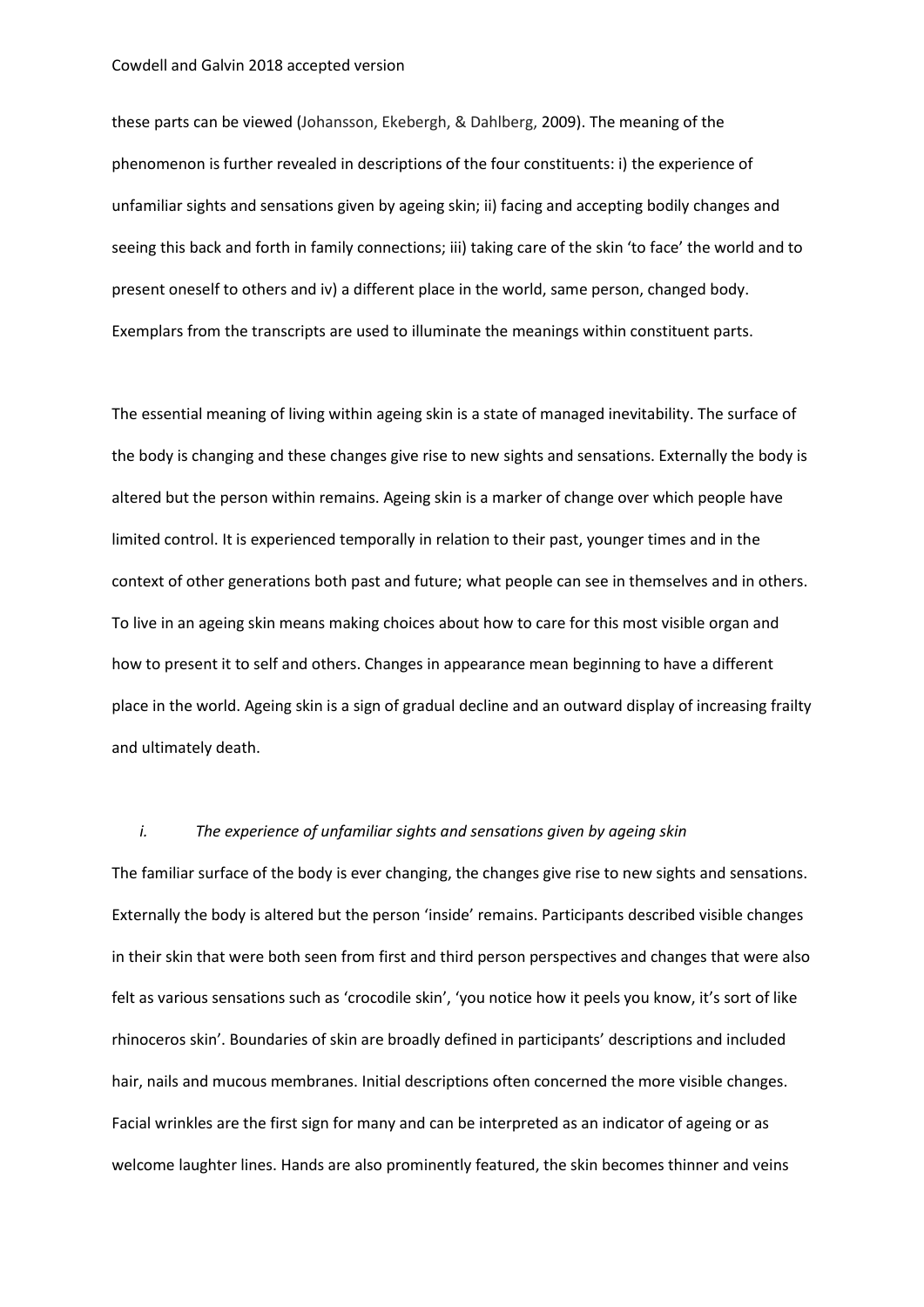more obvious, the skin loses elasticity and when pinched up takes longer to return to normal. These changes were experienced as negative to some whilst others were more sanguine 'oh, just the usual slight mottling that you get ………… there's nothing that's causing any alarm'. Pigmentation changes, 'you become paler', almost invisible, skin colour is less even and brown patches, 'liver spots', begin to appear.

Changes noticed as altered sensation include the whole body, skin tends to become drier especially on the lower legs. For some this causes no problem but for others it leads to unpleasant sensations such as itch and it is visually unattractive 'ugly, scaly, flaky'. 'Bingo wings' are described by most female participants, the sight of saggy, 'papery' upper arms is a sure sign that they are getting older. For some their whole body had changed 'I've become what I call saggy'. Participants noticed more blemishes such as thread veins and varicose veins over time. Hair is a particularly visible part of ageing and mucous membranes may become dry, uncomfortable and more prone to damage. Medication can cause problems especially steroids and anti-coagulants which can lead to thinner, more fragile skin which is damaged more readily and repairs more slowly, 'you have got to be careful with what you do because the slightest knock produces a bruise that can take quite a while to go away'. Function of the skin was more important than how it looks, 'skin is good stuff, it needs to be, if it gets damaged it takes longer to heal and if it breaks you are in real trouble'. Participants became 'more aware of body as a whole, more aware of vulnerability' as they aged.

Associations were made between specific skin problems and risk. Participants who had encountered others who had experienced leg ulcers, though few in number, were particularly aware of the need to care for their skin and had a real fear of developing painful, slow healing ulcers themselves. This fear was a significant motivator to positive action in ensuring that their skin remained healthy predominantly through the regular use of moisturisers. The findings also revealed that the skin's appearance also opened up a deeper dimension that has to do with the intertwining of identity and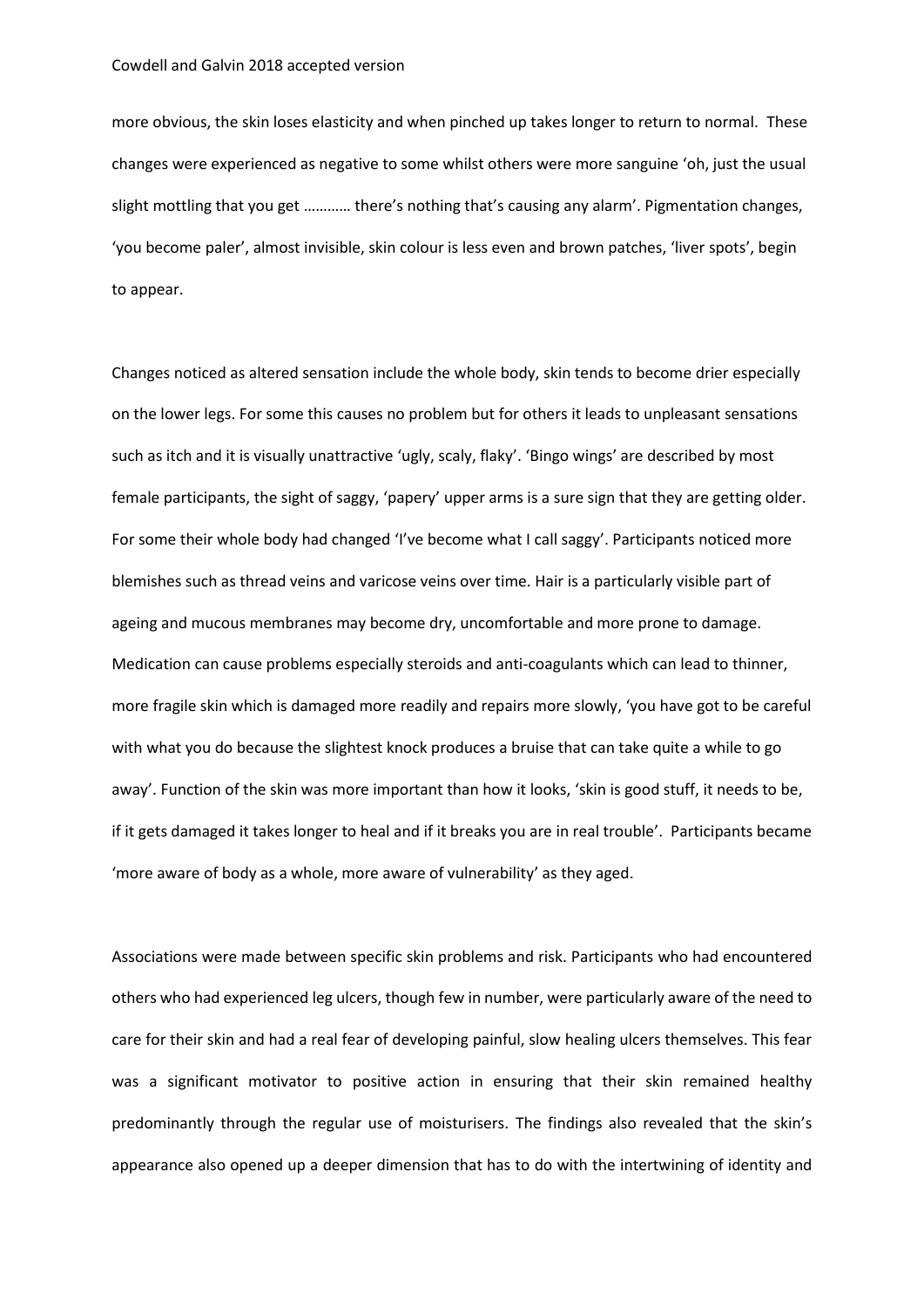changing skin. For example, sometimes the skin ageing process caught them unawares; 'Sometimes you look in the mirror and think ah, or if you are in a shop and you go past somewhere and you think, it sort of catches you a bit unaware' Others simply avoid looking in the mirror as they do not like what they see.

Skin was not perceived as a separate entity or body part, but rather seamless with growing older, 'my skin is part of my older body …………. so I would be more aware of respecting my skin, because the whole lot is getting older isn't it, the inners and the outers, so you have got to look after the outer bit …………… I am more aware of your body being vulnerable …….. I think I am aware of my body as a whole'. These changes are generally accepted by the participants as there is, in their view, no real choice, ageing is inevitable. However for most skin was a precious part of the body that needs to be protected. Skin performs an important function, it is essential for health and wellbeing, it 'covers my bones …. keeps it all in there'. The fragility of skin becomes more evident in growing older, it is more easily injured and slower to heal as noticed by participants. Changes in skin appearance also underlined its fragility and whole body changes.

*ii. Facing and accepting bodily changes and seeing this back and forth in family connections* Ageing skin is a marker of change over which people have limited control. It is also experienced in relation to one's own past and present and previous and future generations. Changes are often slow and there is a steady realisation that these are taking place over several decades, 'it was just a gradual realisation that the tension in the skin, particularly on the arms and on the back of the hands was beginning to wrinkle up, I used to pretend it wasn't happening but of course you can see'. For some there is a more stepwise decline or a sudden experience of ageing associated with traumatic life events. There is a perception of limited control over how the skin ages and an awareness and acceptance that it is 'happening to us all'. It was viewed as to some extent genetically predetermined and something that cannot be changed. Detailed accounts of how their skin ageing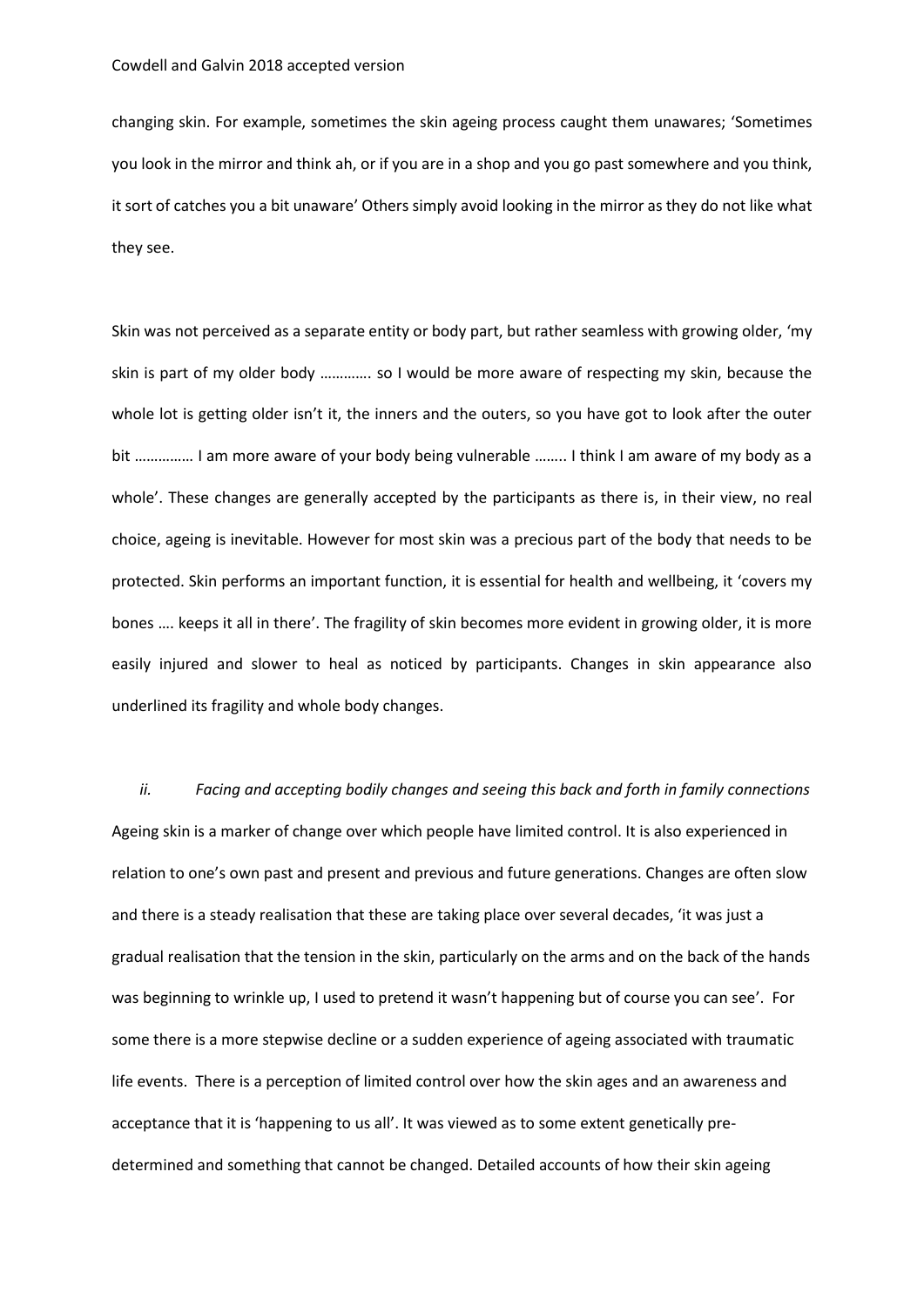followed the same pattern as their parents were provided 'well my Mum had them there [thread veins] …. and I've got them there'. Hair changes in terms of colour, texture and density were particularly seen as being familial. Participants described seeing their mother or father when they looked in the mirror. This was as expected for some but a tangible indicator of ageing and ultimately their own mortality for others.

Participants had begun to notice signs of ageing skin in their adult children with sons gradually balding and daughters beginning to wrinkle. Discussing baldness 'my dad used to say 'grass never grows on a busy street', so I'm obviously not very busy …………. Bob's [participant's son] inheriting, he's what 42 now, he's going grey, but he's inherited your good head of hair, hasn't he, lucky lad'. Just as skin ageing was seen to follow a family pattern skin care practices were also seen to be influenced by younger and older generations, particularly in terms of mothers passing on their skin care habits to daughters.

# *iii. Making choices about how to care for this most visible organ and how to present it to self and others.*

To live in an ageing skin means making choices about how to care for this most visible organ and how to present it to self and others. Participants described caring for their skin on a continuum with a medical notion at one extreme, concerned with comfort and protection to an appearance focus at the other, with an aesthetic emphasis. Care of one's skin is important but understandings of what constitutes care are wide ranging. To some care was keeping the skin intact predominantly by using moisturisers. Occasionally this was a regular routine with diligent use but for most it was a reactive measure if their skin felt dry or itchy 'will use stuff if uncomfortable'. Although many experienced dry and itchy skin few had sought medical advice; their suffering was too trivial to bother a doctor with.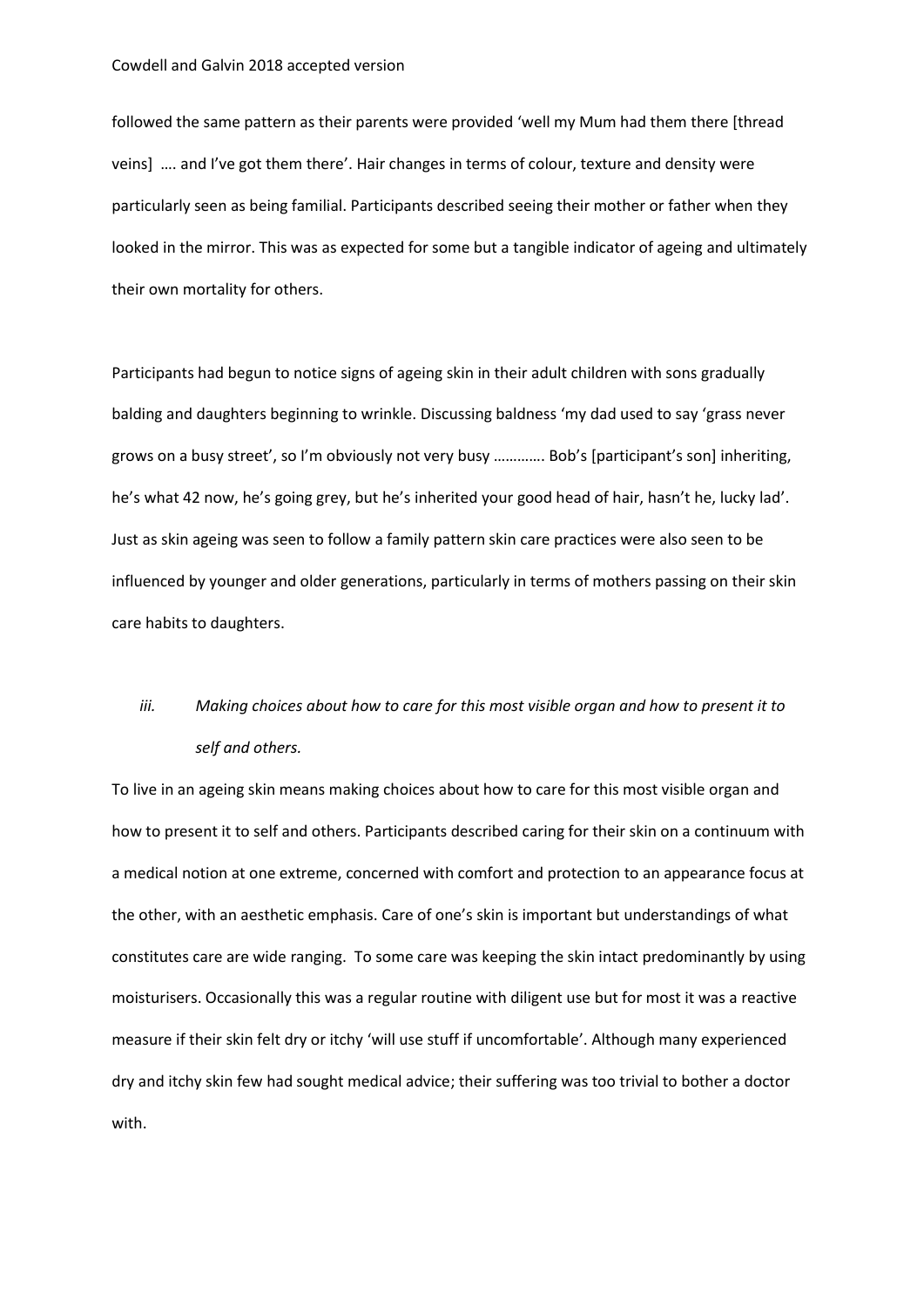Thoughts about appearance were more dichotomised and seemed in some instances to reflect longheld beliefs about the importance of looks. Of note, participants who described paying relatively little attention to their appearance were all husband and wife couples, suggesting social aspects. One pair described themselves as 'outdoorsey', with better things to do than think about how they looked; this was the dominant opinion in their peer group. Another couple had been academics and had always believed that they were not particularly attractive. However this was not a cause of concern as they were both intellectually very able and focused their efforts on maintaining brain function rather than 'beauty'. They suggested that they had little to lose in terms of looks, 'if you're sharp and bright you don't need appearance……………. if you've never been the top of the tree beauty-wise you've got less distance to fall'. The effort of skin care had become too much for one couple who had experienced health problems and they recognised that they had 'got very sloppy in our grooming habits'.

More participants, predominantly women, invested significant effort into maintaining their appearance. This was both for them to maintain their personal morale and as an important factor in facing the world, 'I have spent years creating a sort of image … and I don't expect to let this slip now'. They were clear that keeping up their appearance was a vital part of wellbeing and that 'letting standards slip' was to enter a downward spiral 'if you don't bother you might as well be in a box'. They were accepting of the inevitable changes brought about by ageing and took steps to manage these however, there were some interventions that were beyond reasonable for all, for example 'botox' and cosmetic surgery. Descriptions of skin care routines ranged from a daily soap and water wash to quite complex regimens using multiple products. They considered that it is better to 'grow old gracefully than look ridiculous'. Each had their own boundaries of what was acceptable, for example some would never leave the house without their full 'face' on, 'I've never gone without makeup, from being, well just say I left school at 17, when I went to college I started wearing makeup and I've never not worn it ……. you look better if you've got a little bit of something on your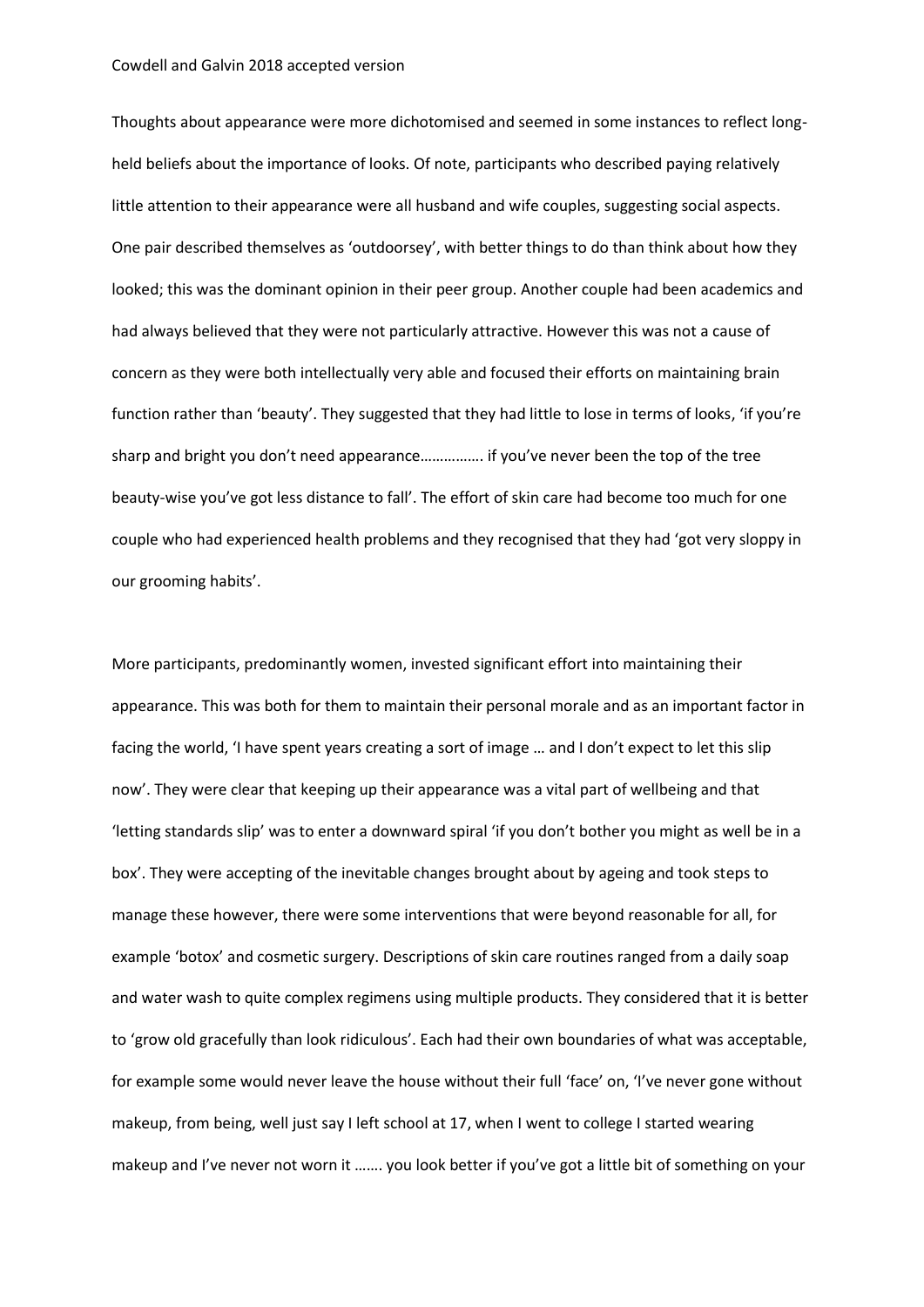face'. There was an association between skin care and maintaining your image for the outside world. Others kept make-up for more special occasions. Each had a clear notion of the desired and the possible in terms of appearance.

Descriptions about skin care included relatively little about bathing and cleansing habits and focused more on use of facial products, hand-cream and make-up. Choice of products was often limited by cost and lack of belief in claims made about product properties and effects. Products were selected with care and economy. Some participants described sticking with the same preparations for many years whilst others suggested that changing was positive 'you need to change products every so often otherwise your skin gets used to them'. Beauty care was often routine 'I have the morning ritual to start off the day looking the best I possibly can'. For some this was supplemented by occasional episodes of 'treats', 'luxury' and the opportunity to 'titivate', such as visiting a beautician or a spa.

Hair was a vital part of looking good and an unexpected emphasis. Hair was an important feature in descriptions of the experience of living with ageing skin. Hair thinning was experienced by both men and women. Most women visited a hairdresser regularly and had adapted as their hair colour faded with age, for example 'hair …. so important to keep it looking good, have to learn new ways to manage it, more flattering'. Nail care was of prime importance to some participants who felt 'undressed' if their nails were not well manicured and painted. Clothing had been adapted over time by some. Upper arms were a frequent area that women preferred to be covered citing the development of 'unsightly and flabby bingo wings'. Legs were also covered by some partly for protection of friable skin but more often for cosmetic reasons such as varicose veins and discoloured patches. Bodily hair declined noticeably over the years although for most men being clean shaven remained important and some women recounted how they managed depilation of facial hair, 'I am a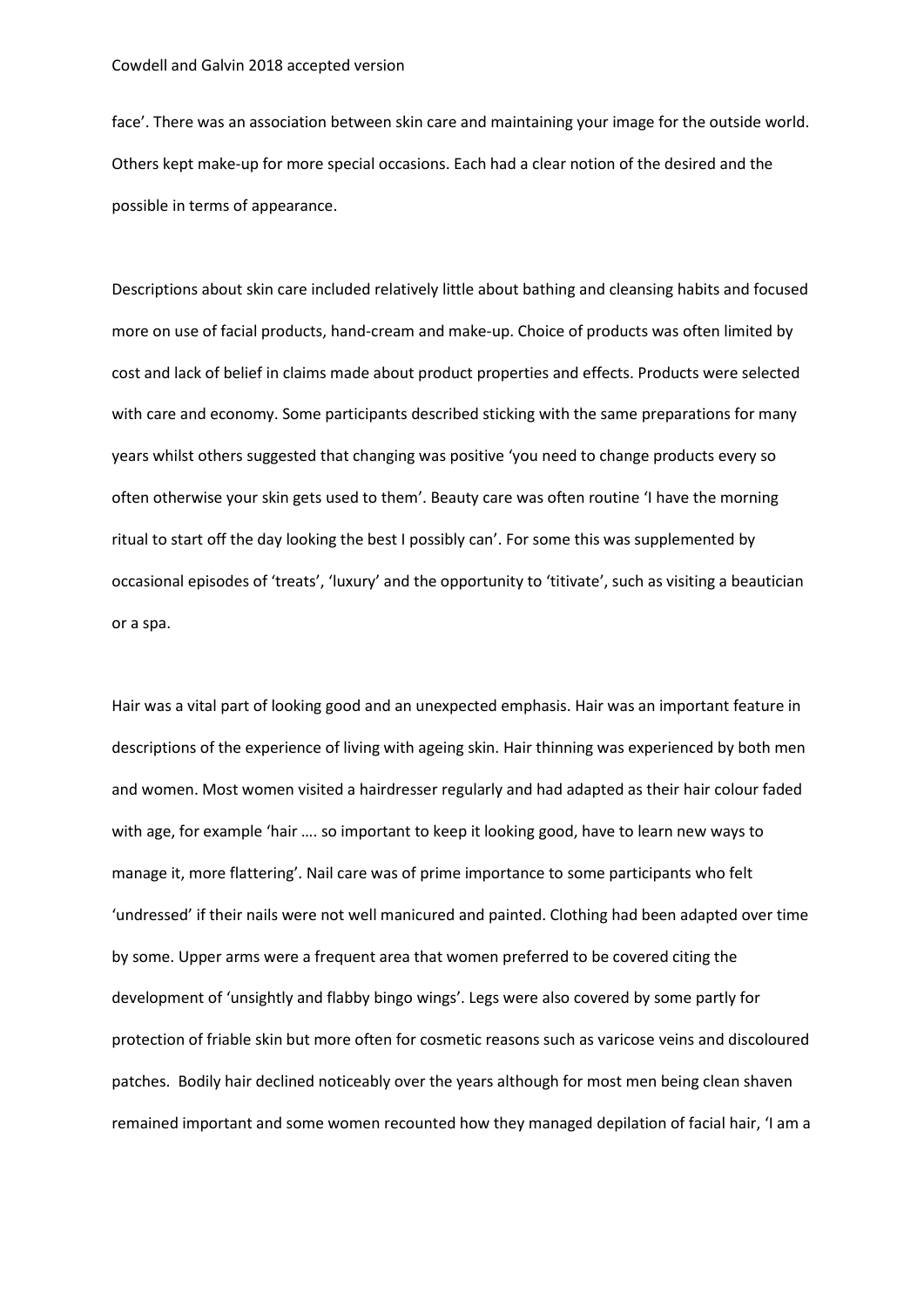bit vain I have to admit, I now get my whiskers tweaked once a month … the same person does my nails for me, and once a month I have a rinse put on my hair, because I didn't want it to go grey'.

Awareness of oneself as ageing was often noticed in the context of others such as close friends ageing. Participants made comparisons between themselves and other older people and even those that were not overly concerned with their appearance noticed ageing in others. 'I think it's only the last few years as we've all got older now but I had noticed that some of my friends skin has aged and wrinkled far more than mine has'. Thoughts about other older people ranged from acceptance that everyone is getting older to powerful feelings that others were letting the side down by not making the effort. One woman recounted of a friend 'I get this sudden urge that I would really like to sort of make her up'. Similarly another described 'when I see friends and they have got all wrinkles here, and it's even on their breasts. And I think what are they doing? And I think it's such a shame, letting themselves go'.

For some skin changes led to a new reluctance for others to see their skin 'I'm very self-conscious of my whole body skin. And I don't like taking my clothes off in front of anybody even my doctor who I love to bits'. Others were more philosophical, 'I'm happy in it, but I have accepted it, because at the end of the day, you haven't got a choice have you'. Some participants took care to cover particular parts of their skin, predominantly upper arms in women, but equally some carried on with their usual clothing habits and were happy for others to see them in shorts and swimming attire.

# *iv. A different place in the world, same person, changed body*

Changes in appearance mean beginning to have a different place in the world and revealed aspects of temporality and living 'from the inside'. This was manifest as expressions of being the same on the inside but facing the world in a changed skin. A changing body externally, but consistency as this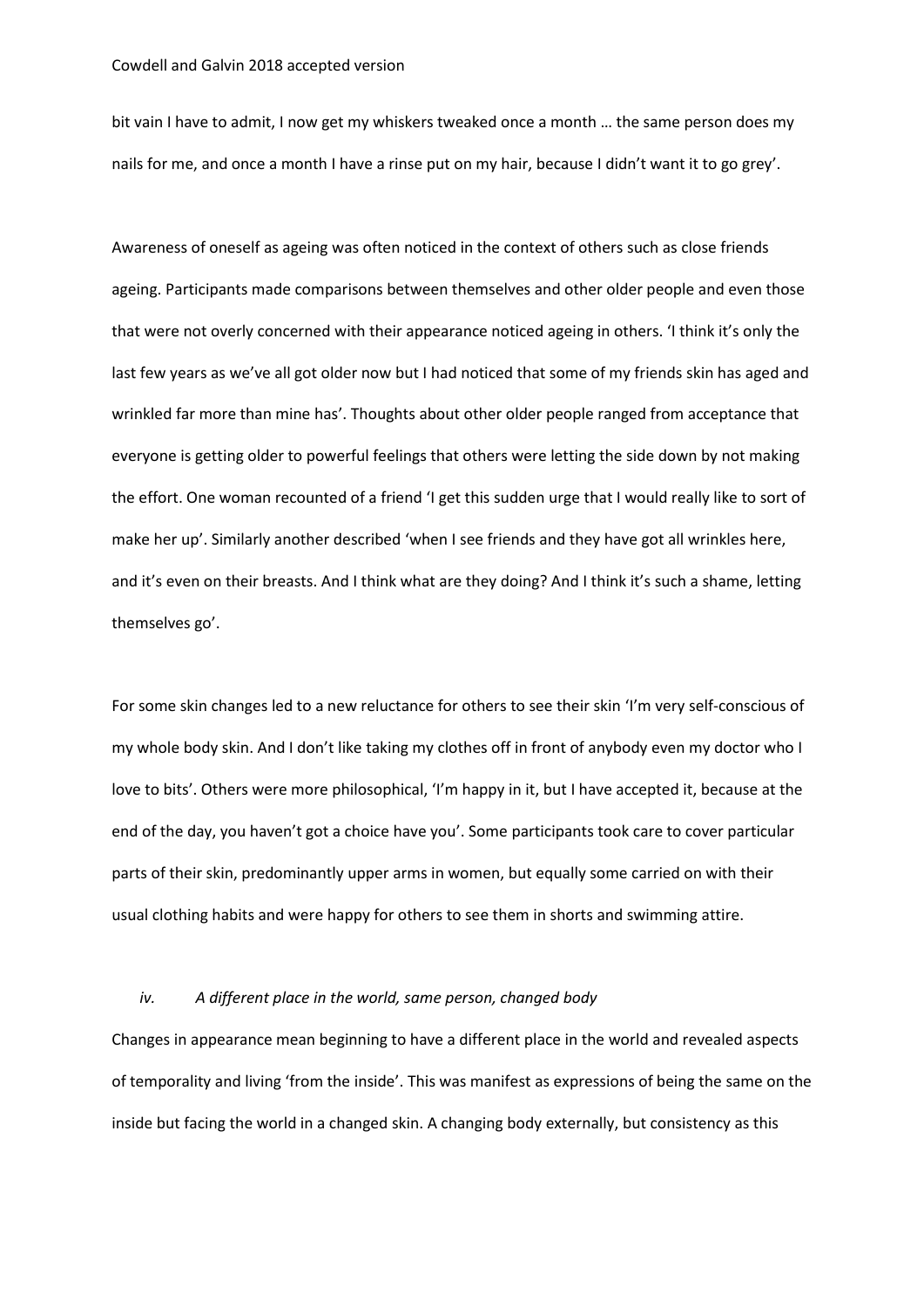person internally; 'I'm still me'. In some respects there is a confidence that comes with age 'well once you get older you think, well people have got to accept you as you are I think, you know?'

There was a desire for some to make the most of their appearance and a sense of 'not letting oneself go'. How others viewed their appearance was an important dimension and includes influence from peers and families to 'maintain appearances'. This included literal aspects, the physical skin, but also other ways of presentation to the world including, hair, clothing and make up. Participants adopted an attitude of 'growing old gracefully' although none felt old on the inside, it was just their body that was deteriorating over time. This was relatively easy to live with in some respects as with age comes increasing confidence and less need to 'measure yourself against others standards'. With friends the expectation was that they would grow old together and that appearance was immaterial but conversely participants were aware of signs of ageing in others and were critical when they were thought to be 'not making the effort' which was interpreted as 'letting go of life'. Parents were often encouraged by adult children to maintain their appearance. Whilst they described enduring acceptance with friendship groups and families, attitudes of wider society were more varied. Some participants portrayed a picture of being treated the same despite their age albeit with more, much appreciated, offers of help. Some thought they were viewed by others as 'just an old biddy', highlighting a more societal view of the potential to become increasingly invisible with age. Although participants were not keen to be labelled as old themselves there was a tendency to do this to strangers, for example wearing too much beige was considered a sure marker of ageing. There was a disconnect between their view of themselves and their friends as older but still the same whilst others were more inclined to be seen as 'the beige brigade', just a homogenous group of old people. Participants rarely thought of themselves as old but were acutely observant about other people, often of similar age, who they judged to be old 'it still comes as a bit of a surprise to me that people sort of acknowledge that I'm old ……………. my social life is spent with people of my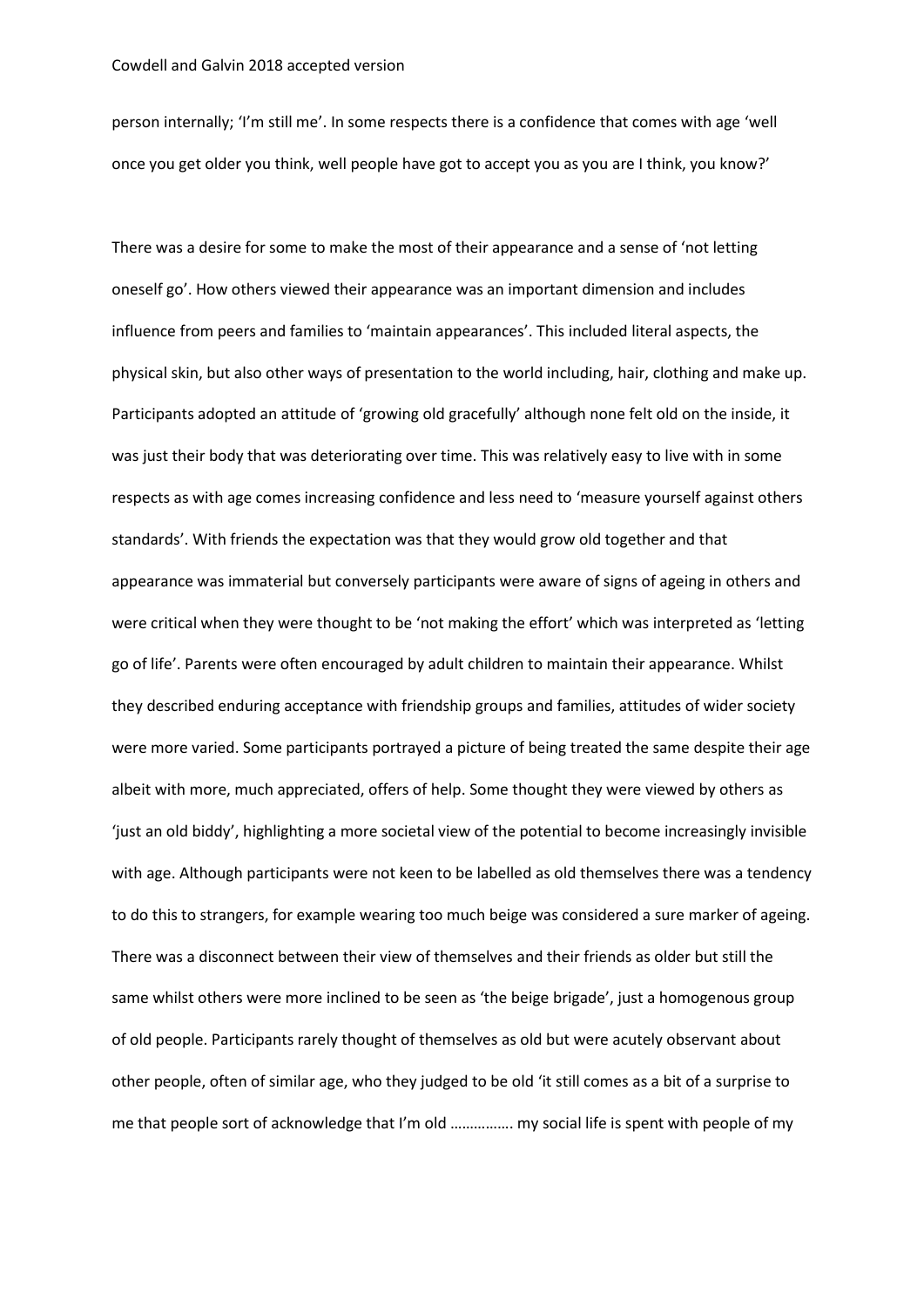own age and we're all grouped together but we, none of us think we look like the other old folks that we see in cafés or out walking'.

Externally the body is altered but the person 'inside' remains. Participants experience living within an ageing skin. Some are content to let the process happen, others make efforts to conceal the changes but all have clear limits on the actions they are willing to take to look their best. They are encouraged by others and themselves encourage peers to make the effort and take care of their appearance. Paradoxically they see older strangers in a different way. The essence of living within an ageing skin is a state of 'managed inevitability', skin changes and people take different actions in managing but, but despite these external changes the person within lives on.

# **Discussion**

One of the central insights of Merleau-Ponty (1962) is that we are our bodies and experience the world *as this body*. Merleau-Ponty differentiated body object and body subject in order to indicate how as humans we regard our embodiment at different times: sometimes as if it was an objective entity independent of ourselves, and at other times, a body subject where meanings are lived and experienced from within. Leder's (1990) philosophical work delineating the absent body unfolds these ideas further. Such philosophical insights are highly relevant to our findings as older people regard their skin both as body object as surface skin changes are manifest, and at the same time they regard their ageing skin in more subjective ways with relational connection to the past, others and sense of self . For the most part the skin has 'a silent' presence until something about it is changed. We take these philosophically informed aspects into account, because human existence concerns a complex variety of intertwined dimensions it is important to note and unfold these, to make an additional 'reflective move', and to further examine the findings in the context of the lifeworld in hand with relevant empirical research literature. Lindberg et al. (2016) make a case for further examination of findings in the light of philosophical ideas. Therefore the following discussion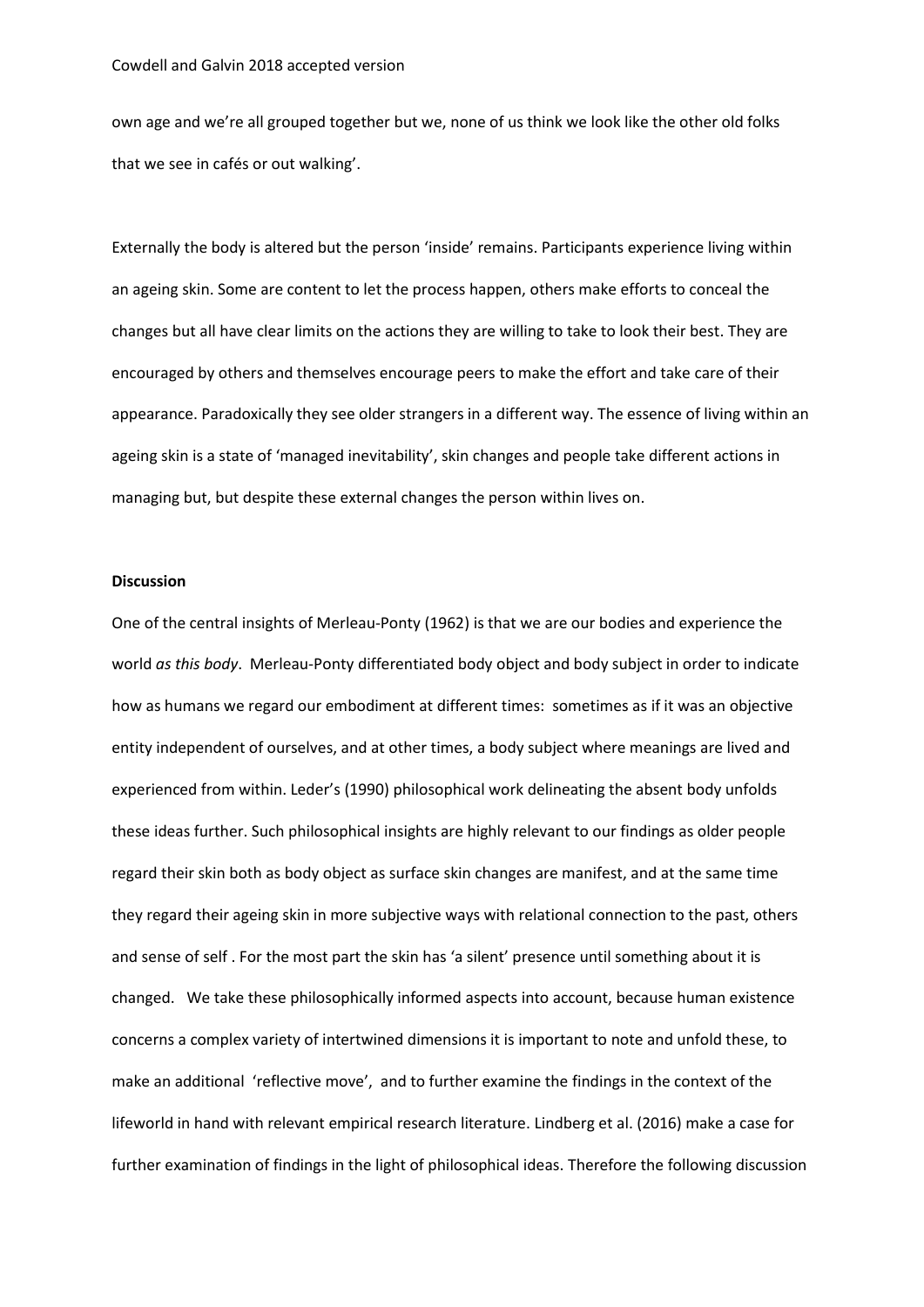is organised according to some key philosophical touchstones, the body object; sense of self and identity and temporality with the aim of shining further light on the meanings of living within ageing skin in relation to existential aspects of ageing. These three particular emphases point to intertwined aspects of living within an ageing skin that emerged as important everyday features for our participants. We argue that these dimensions are central to the characteristisation of the experience of living with ageing skin and offer a theoretically informed ground to understand both the biological and the existential conditions that older people experience.

## *Body object dimensions: biological changes*

The findings point to the experience of ageing skin in ways that are both 'body object' and 'body subject'. Skin changes were noticed by some in a continuous decline kind of way, others at pivotal moments in life events, for others a step wise decline. Physical manifestations included changes in sights and sensations. Skin texture altered and skin looked more rough and dry. Wrinkles appeared and, for some, blemishes and patchy pigmentation. The skin was a wider entity including appendages such as hair and nails. Skin was integral to the body, a part of the whole.

Appearance was important to our participants but was contained. The literature offers much discussion about older people's, most often older women's, approach to their appearance and the views presented are complex and sometimes contradictory. Martin, Leary, and Rejeski (2000) suggest that older people engage in strategic self-presentation and when they are met with ageist perceptions from others they increase their efforts to look younger. Macia et al. (2015) describe older women trying to 'escape time' and look young whilst viewing the extremes of such activity, such as cosmetic surgery, as unacceptably stigmatising; her participants were deeply ambivalent about cosmetic procedures labelling them as 'ridiculous' or 'pathetic'. 'Beauty work' is part of a lifelong investment in appearance (Hurd Clarke & Griffin, 2008) and in common with our participants not something to be abandoned with increasing age. The notion of invasive procedures to enhance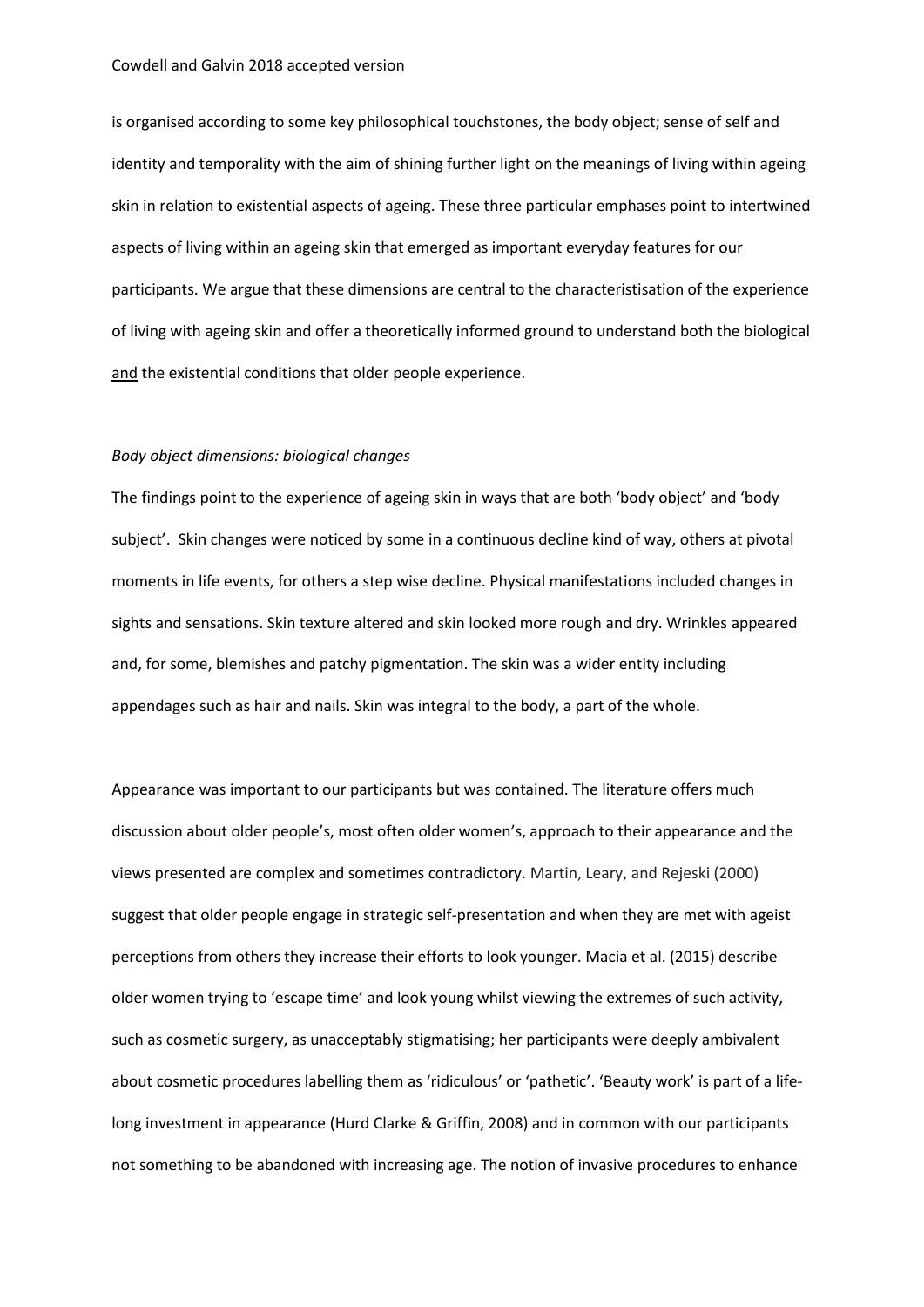appearance is debated, in our study it was discounted by all, however some report that older women are becoming increasingly amenable to surgical intervention (Hurd Clarke, 2010; Muise & Desmarais, 2010; Slevin, 2010).

Liechty and Yarnal (2010) suggest that over the life-course women begin to de-prioritise their appearance and place more emphasis on health and internal characteristics. Conversely it is suggested that whilst women espouse health as more important than looks, interviews revealed their internalisation of ageist beauty norms despite their talk of the naturalness of the ageing process (Hurd Clarke, 2000). While aesthetic aspects emerged in older peoples' descriptions, youth and beauty did not specifically emerge from our participants, rather an acceptance and making the most of one's appearance seemed to be very important. The older people in our study did not go as far as desiring cosmetic or plastic surgery interventions, the findings reflected existing literature about the undesirability of pursuing 'eternal youth' (Jankowski et al., 2016). It would be of interest to explore the differences between older people and younger people in this regard, particularly in light of increasing evidence of younger people's desire for surgical solutions.

Bodily changes were noticed by our participants both directly related to the skin surface, such as wrinkles and altered pigmentation. Equally they reported wider issues such as greying hair and the whole body becoming flabbier. This has parallels with other studies in which participants placed importance on broader physical manifestations of weight gain, greying hair and facial hair (Winterich, 2007) and changes in body composition such as an increasing proportion of body fat (McKinley, 2006). Over time women tend to report more negative body image than men (Dumas *et al.,* 2005) although evaluation of their older body by women is thought by some to shift from an aesthetic focus to a more functional understanding (Hurd Clarke & Korotchenko, 2011). Whilst our participants cared about changes to both body and skin they were generally accepting of the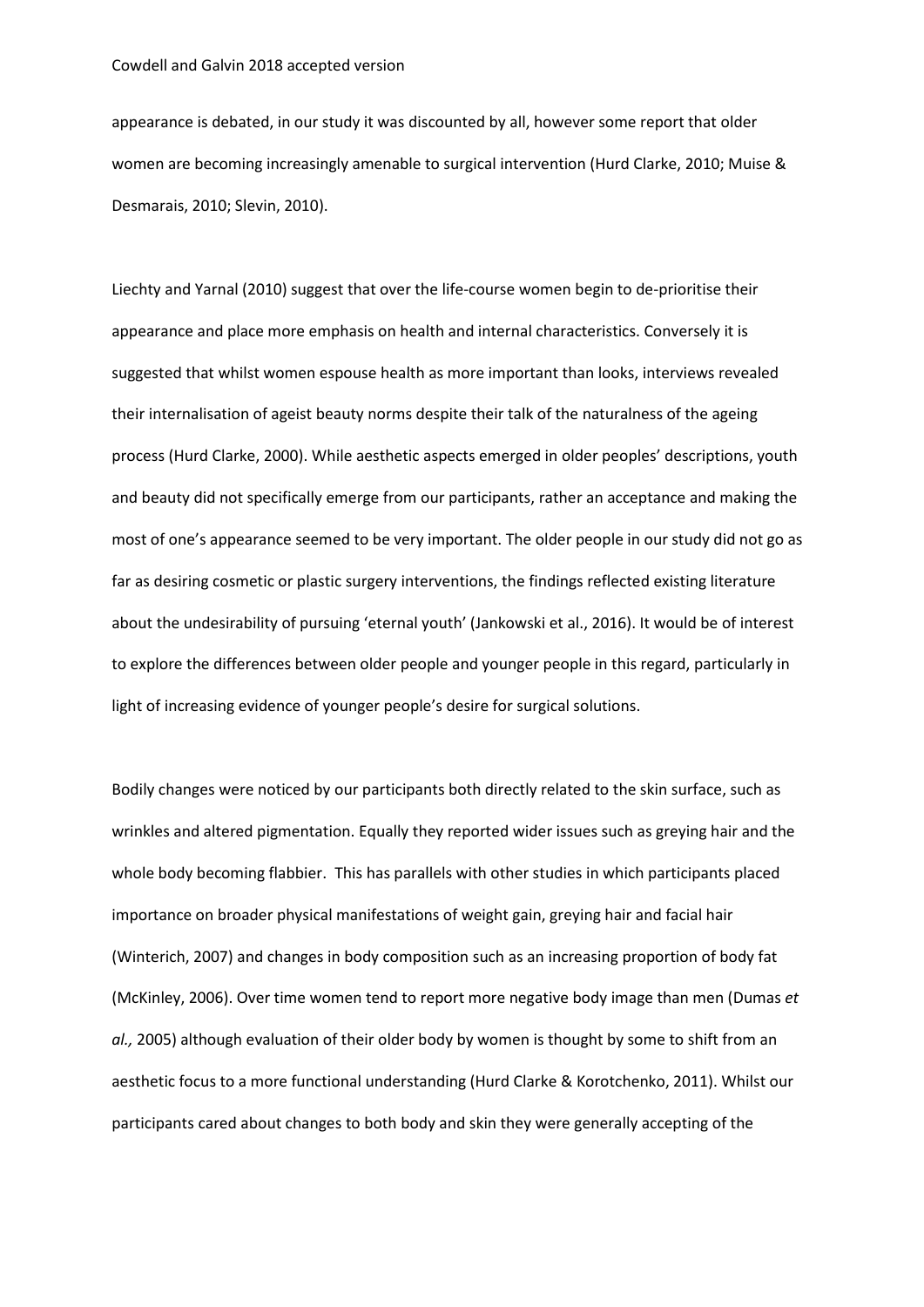changes. In physical terms they valued skin functioning whilst being aware of the new and increasing fragility of the skin.

# *Identity Dimensions: sense of self*

Sense of self in relation to ageing skin, and dimensions of identity emerged strongly, with sometimes new found freedom from the burdens of appearances. Life can be harsh for older people. We live in a youth oriented culture (Marinova, 2013) in which a youthful appearance is considered 'good, desirable and beautiful' (Healy, 1993). Older people are judged not by how old they are, *but how young they are not* (Twigg, 2004). Existing literature emphasises very negatively aspects of ageing appearance using dispiriting terminology, for example 'bad, repulsive and ugly' (Healy, 1993) and describing the 'bat wings and turkey wattles' that are a feature of ageing (Hurd Clarke et al., 2009). Twigg (2004) suggests that as we age we begin 'reading our bodies anxiously for signs of decay and decline'; this can start at any time in life and points to living within an ageing skin being not just a vulnerability of the old, it is relevant to us all. Our participants presented a less acute perception of ageing, they were aware of their changing place in society and how they were viewed by others but their thoughts on this were more equivocal. They did not necessarily like the skin changes and whilst they talked of them in terms of wrinkles, flab and rough, dry skin their negativity was not as extreme, their changing skin was just part of life.

What constitutes acceptable self-presentation is a continuum; for some what matters is being 'clean and tidy' (Jankowski *et al.,* 2016), for others it is about being respectable (Clarke & Bundon, 2009) whilst a proportion strive to be the best they can, investing significant time and effort in their appearance (Macia *et al*., 2015). Hurd Clarke and Griffin (2008) suggests that to avoid invisibility in society older women are 'compelled' to mask chronological changes though the use of beauty work. Our participants seemed to engage in cosmetic efforts far more for their own personal satisfaction than for the outside world, although some were influenced by pressure from their adult children.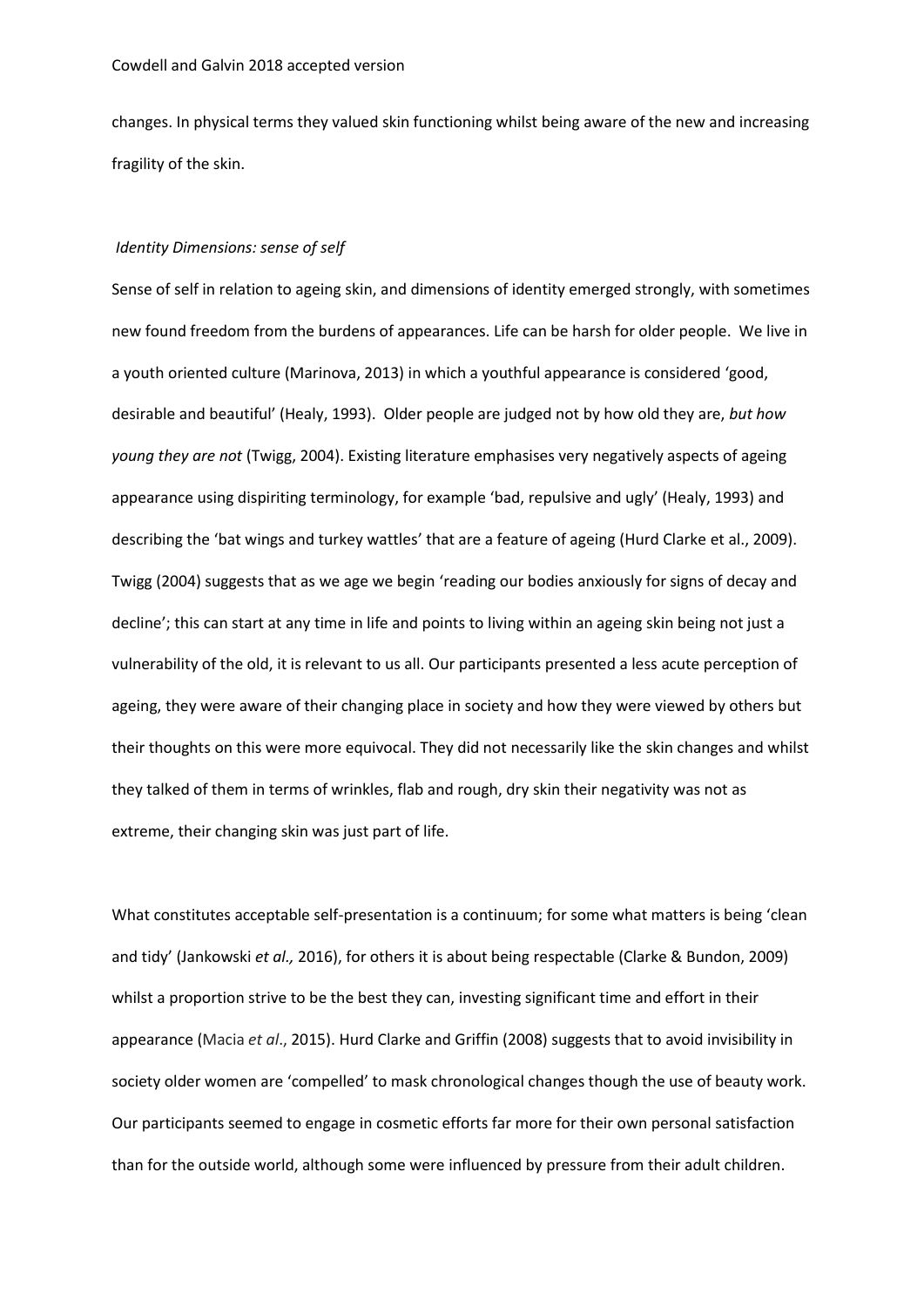This mirrors the idea advanced by McCormick and Marie (2008) of the dimension of the body being both body-for-self and body-for-others and the tensions of body as a private domain that is simultaneously functioning in the public domain, free to be scrutinised by others. Hurd Clarke *et al.*  (2009) describes women attempting to compensate for bodily changes, for example, altering shape and sagging flesh by careful clothing choices to cover the offending areas. Our participants did not necessarily like the bodily changes experienced and many made efforts to conceal them particularly in public, but they did not significantly impact on lifestyle. In common with other literature our participants spoke of a certain inner confidence and acceptance that comes with age (Baker & Gringart, 2009; Öberg & Tornstam, 1999). In common with the work of Bullington (2006) and Hogan and Warren (2012) our study suggests that some people experience ageing as a time of freedom, of liberation from the pressure to conform to cultural norms, to be themselves.

Most appearance related literature in older age focuses on women and implies that they are far more affected by outward signs of ageing than men. It is often thought that women have more negative experiences of ageing due to societal norms (Hurd Clarke & Korotchenko, 2011). Krekula (2016) challenges the idea that ageing is more painful and shameful for women than men because women are expected to live up to youthful beauty norms and our study, like that of Janowski *et al*. (2016), found the gender boundaries more blurred. As Hurd Clarke and Korotchecko (2011) suggest gender is only one dimension of complex phenomenon of ageing.

# *Temporal Dimension: sense of continuity*

The findings reveal that the experience of living within an ageing skin has to do with a changing lifeworld which include important temporal dimensions. The responses of older people to their changed lifeworld intertwined with observable changes to their body surface carries implications for self. A key finding concerned how this changed skin, was no longer me, that is a me from my past, but rather required an adjustment to a new older me, that on occasions reminded older people in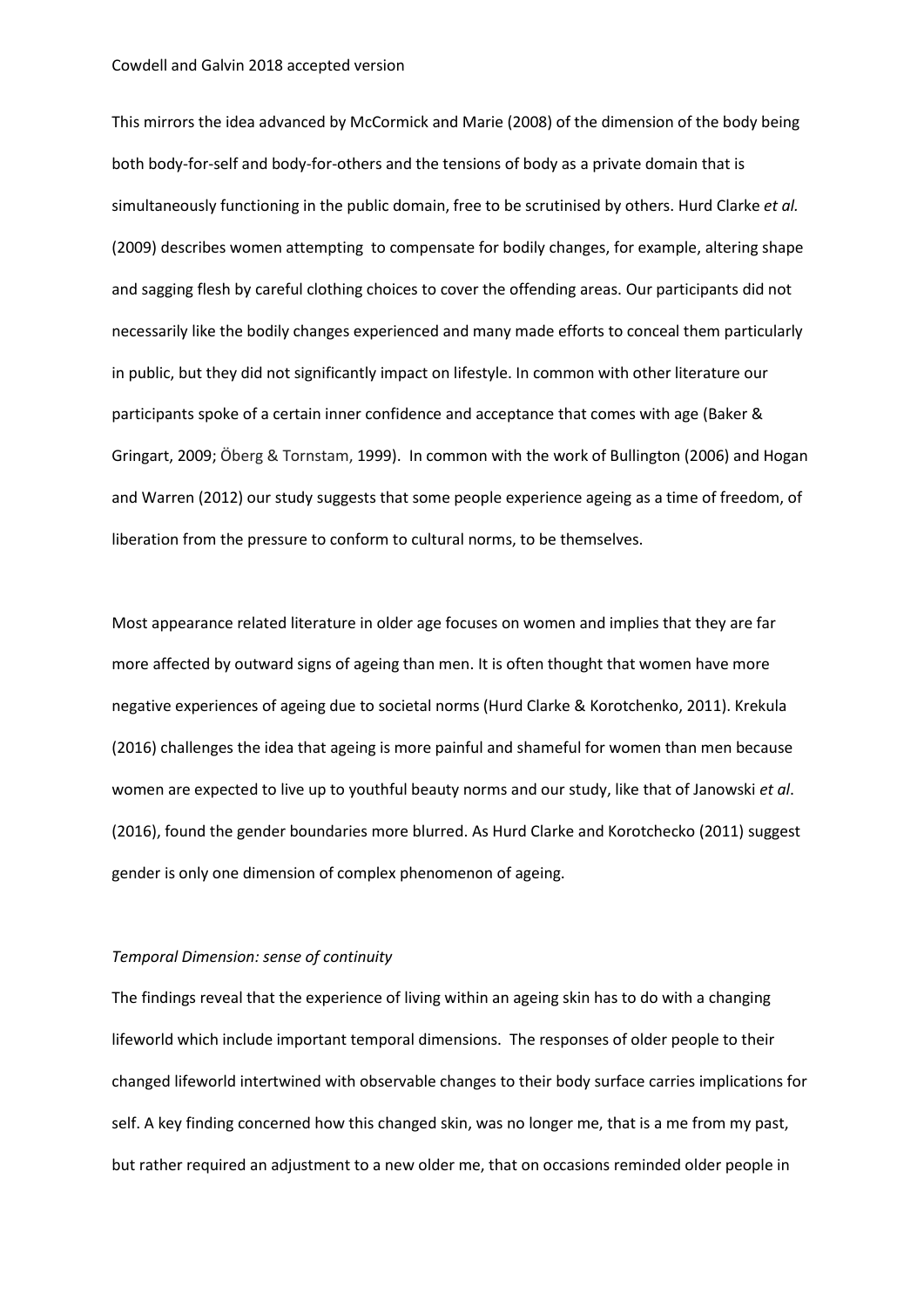the study of family elders from the past when they themselves were younger. The findings also point to some ways in which older people strived to come to terms with, or found a 'letting be' in their changed situation, this included taking extra care of the skin and a focus on either putting more effort into or letting go completely of an aesthetic dimension to skin care and presentation. Some experiences of ageing skin gave rise to perceptions about how unattractive the skin had become and a range of adaptive practices to mediate ageing effects and to make the best of skin appearance 'as it is now', were adopted. The older people in this study sometimes pointed to a certain kind of resoluteness in making the best of their ageing skin situation with a determination to continue living life as fully as possible, facing the world as an older me. These findings may offer insights for the care of older people that are deeper and more encompassing than mere biological skin care, skin care strategies were ways of embracing skin changes in as much as they were ways of making the most of oneself to face the world with others. At times there were negative experiences of self, but living in an ageing skin did not always mean a negative experience of sense of self, even if some feelings of loss, humour or frustration were expressed. The findings also pointed to how older people were in touch with the brute fact that 'death was approaching'.

Philosophical examination can help us understand our findings more deeply. For instance, Svenaeus draws on Heidegger's 'Being and Time' (Heidegger, 1962) and the 'Zollikon Seminars'(Heidegger, 2001) to progress a view of health as 'homelike being-in-the world'. He says: 'Health is to be understood as a being-at-home that keeps the not-being-at-home in the world from becoming apparent' (Svenaeus, 2000: 93). Although ageing skin was at first or often 'uncanny' ('unhomelike' ) older people often came to terms with ageing, sharing examples of how they became more at home 'in their own skin' to varying degrees.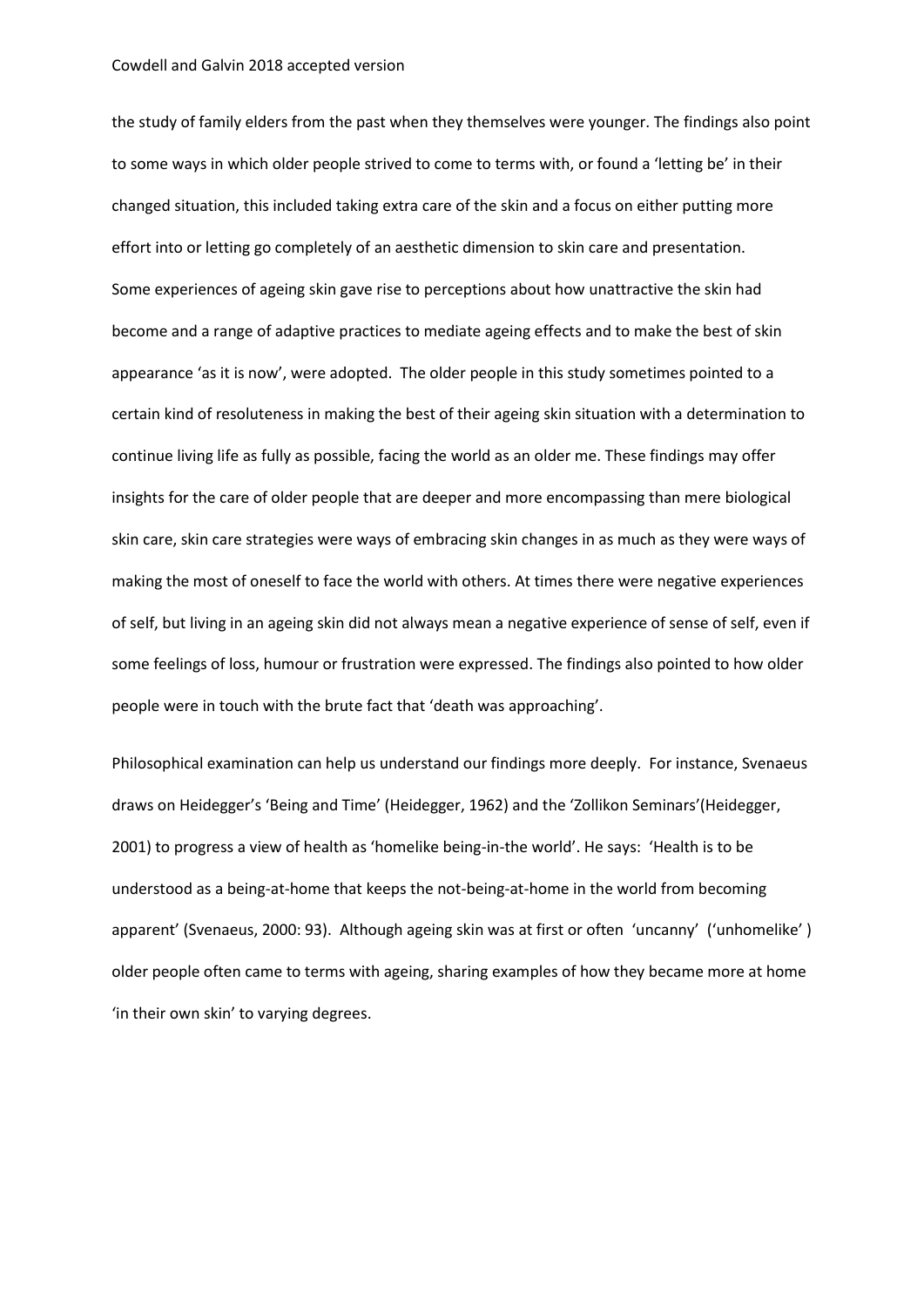# **Conclusion**

The findings point to how older people experience their ageing skin as part of a much bigger concern of how they are in the world. The experience of living with ageing skin is highly complex, goes beyond the skin as 'body object' that incudes temporal, social and identity dimensions. These insights that are more than the mere biological have several implications for nursing care from the exceedingly practical, through to existential issues in older person care, and the need to be sensitive to these deeper concerns in practice. The literature about older people and skin is overly negative, however our findings reveal that for older people their identity is not necessarily tightly bound to beauty or external judgements of the aesthetic but rather to the continuities with earlier phases of life. Understandings of this sense of continuity is closely linked with a 'sense of personal journey', a core dimension of what it is to be human. Therefore these findings usefully point to directions for practice in how we can treat older people *as persons* by not overemphasising a view that focuses on bodies with aged skin alone, but rather, tempering this view with deeper lifeworld oriented insights about what it is like for older people in temporal ways and in their sense of self. In other words, deeper existential insights open up ways in which nurses can attend to meeting the older person with a skin care need as a person and not just a physical entity.

Secondly, there may be policy implications for ageing society. Most policy concerning ageing skin is necessarily concerned with safety for example the prevention pressure area damage, management and care of chronic leg ulcers and other long term skin conditions. However there is also a need for policy development that takes account of the lived experience of older people and prepares nurses to support older people with inevitable ageing skin and the impacts of growing older in an ageing body. Our findings indicate that older people are very aware of skin fragility and want to protect their skin, the findings offer practical directions in practice of skin care and in managing 'inevitability'. However the intricacies of skin care, if it is to be person centred, requires physical aspects education but also knowledge about the meaning of growing older so that nurses can offer a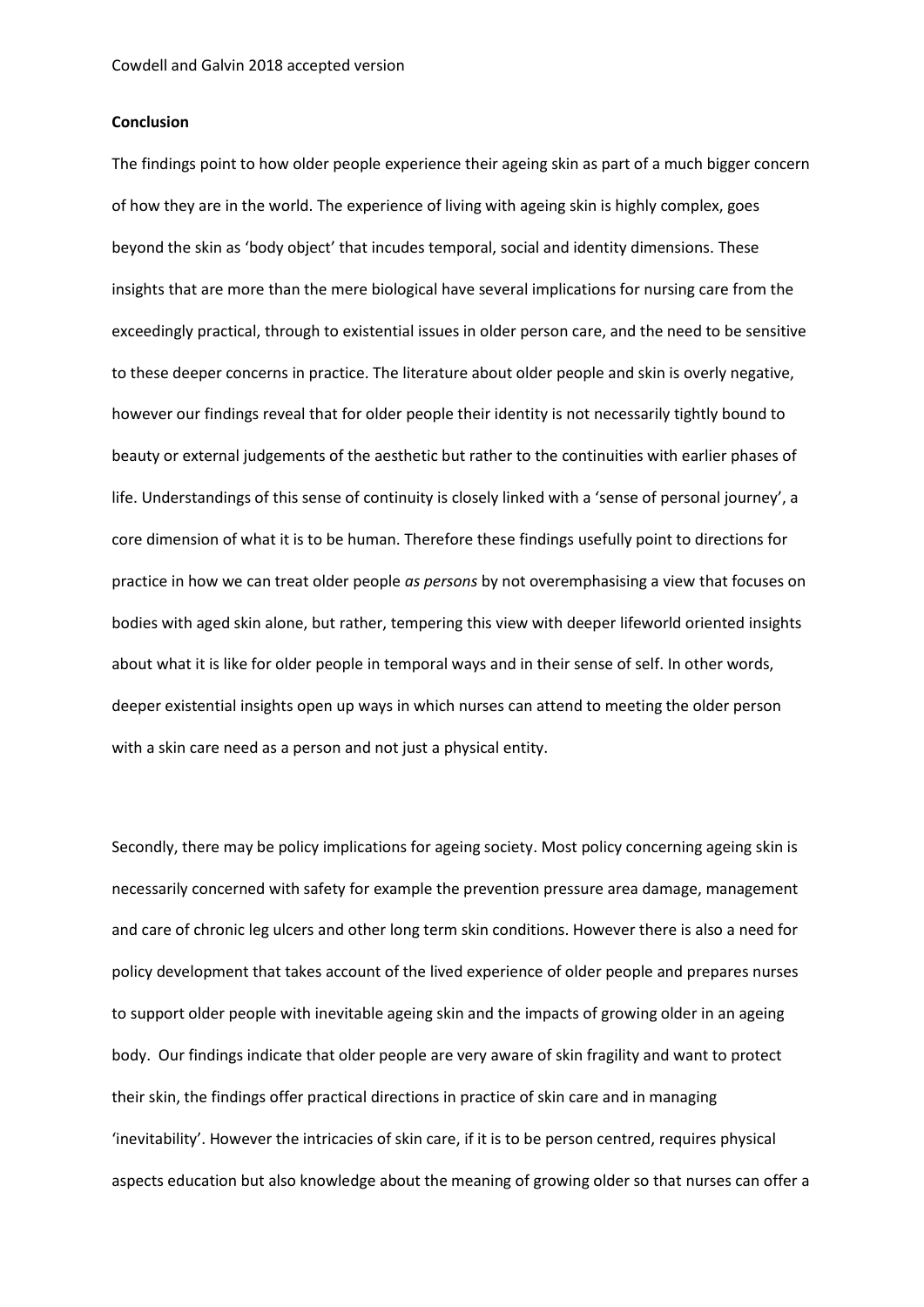high degree of human sensitivity when working with older people. Thirdly, In relation to the phenomenon of living in an ageing skin, we wish to point to the how 'the unhomeliness' of ageing skin, is apparent in our findings through process of skin becoming an object of attention, due to ageing surface changes. However this bodily 'uncanniness', although perhaps never fully resolved, can become embraced and accepted within the possibility of finding ageing skin more homelike, or to put it another way, more 'at home in one's own skin'. The older people in this present study shared poignant examples, such as continuities with sense of self; being in touch with life on the inside as continuous with youth; making the most of one's situation and appearance, and the continuities given by recognising their elders in their now aged selves. These are instances of finding home, a particular kind of settledness within the unhomelike later phases of life and can be considered a core aspect of wellbeing, it could be argued that this letting be offers one pathway to the deepest possibilities of a sense of well-being within ageing. We argue, such insights are useful existential directions for practice that go beyond biological care of the skin and such a lifeworld perspective opens up potential strategies to support people in ageing.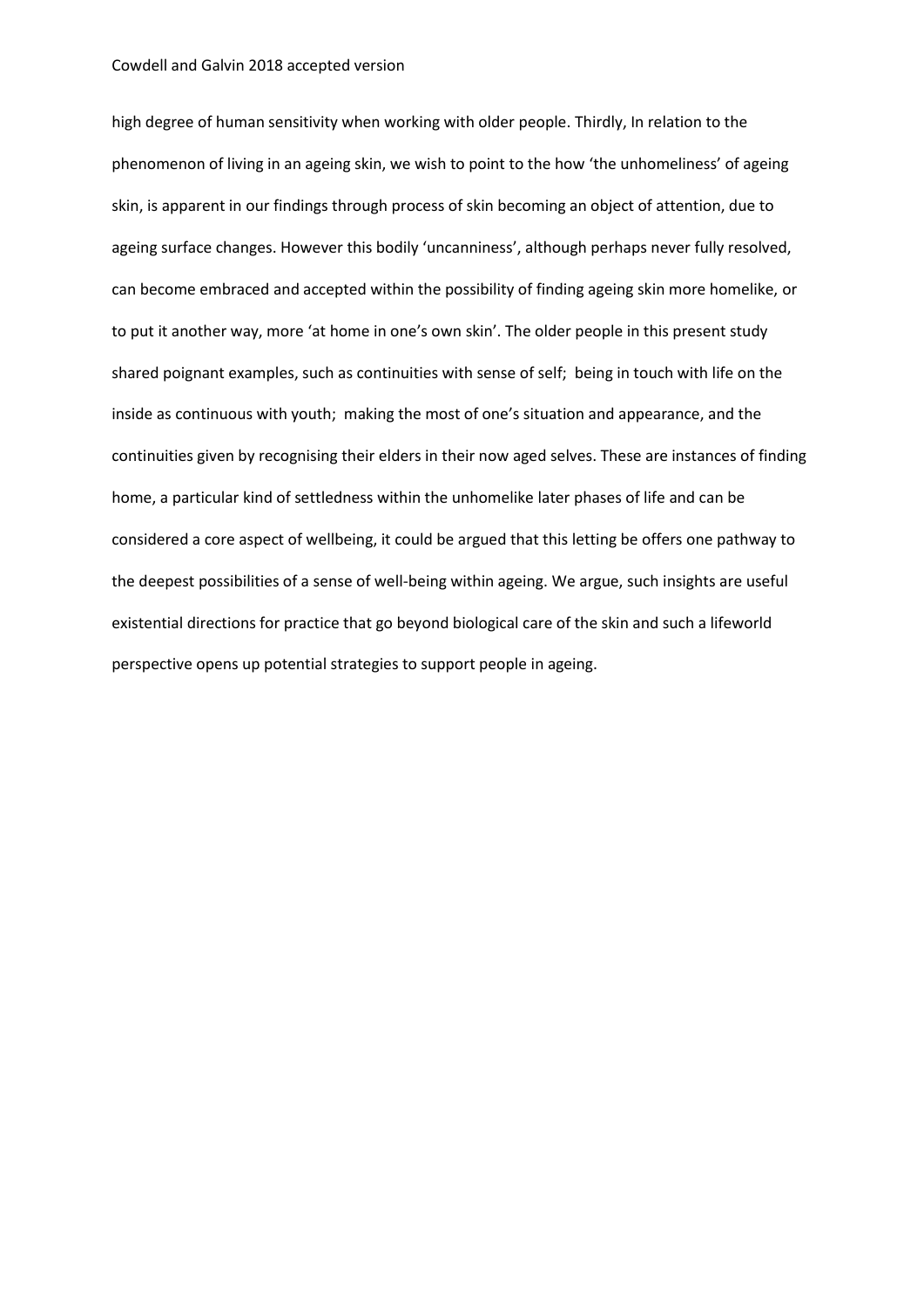# **References**

Adam, J.E., & Reilly, S. (1987). The prevalence of skin disease in the geriatric age group. *The Australasian Journal of Dermatology,* 28, 72-76.

Baker, L., & Gringart, E. (2009). Body image and self-esteem in older adulthood. *Ageing & Society*, *29,* 977-995.

Beeckman, D., Van Lancker, A., Van Hecke, A., & Verhaeghe, S. (2014). A systematic review and meta‐analysis of incontinence‐associated dermatitis, incontinence, and moisture as risk factors for pressure ulcer development. *Research in Nursing & Health*, *37*, 204-218.

Blume-Peytavi, U., Kottner, J., Sterry, W., Hodin, M.W., Griffiths, T.W., Watson, R.E., Hay, R.J., & Griffiths, C.E. (2016). Age-associated skin conditions and diseases: current perspectives and future options. *The Gerontologist*, *56,* (Suppl 2), S230-S242.

Bullington, J. (2006). Body and self: a phenomenological study on the ageing body and identity. *Medical Humanities,* 32, 25-31.

Carville, K., Leslie, G., Osseiran-Moisson, R., Newall, N., & Lewin, G. (2014). The effectiveness of a twice-daily skin-moisturising regimen for reducing the incidence of skin tears. *International Wound Journal,* 11, 446-453.

Cowdell, F., Jadotte, Y.T., Ersser, S.J., Danby, S., Walton, S., Lawton, S., Roberts, A., Gardiner, E., Ware, F., & Cork, M. Hygiene and emollient interventions for maintaining skin integrity in older people in hospital and residential care settings (Protocol). *Cochrane Database of Systematic Reviews* 2014, Issue 12. Art. No.: CD011377. DOI: 10.1002/14651858.CD011377.

Cowdell, F., & Steventon, K. (2015). Skin cleansing practices for older people: a systematic review. *International Journal of Older People Nursing*, 10, 3-13.

Dahlberg, K. (2011). Lifeworld phenomenology for caring and for health care research. In G. Thomson, F. Dykes & Downe, S (Eds.) *Qualitative research in midwifery and childbirth, phenomenological approaches* (pp. 19-34). London: Routledge.

Dahlberg, K., Todres, L., & Galvin, K. (2009). Lifeworld-led healthcare is more than patient-led care: An existential view of well-being. *Medicine, Health Care and Philosophy*, 12, 265-271.

Dahlberg, K., Nyström, M., & Dahlberg, H. (2008). *Reflective Lifeworld Research*. Lund: Studentlitteratur.

Drummond, M.J. (2003). Retired men, retired bodies. *International Journal of Men's Health*, *2*, 183.

Dumas, A., Laberge, S., & Straka, S.M. (2005). Older women's relations to bodily appearance: the embodiment of social and biological conditions of existence, *Ageing & Society*, *25*, 883-902.

Fleischer, A.B., McFarlane, M., Hinds, M.A., & Mittlemark, M. (1996). Skin conditions and symptoms are common in the elderly: the prevalence of skin symptoms and conditions in an elderly population. *Journal of Geriatric Dermatology*, 4, 78-87.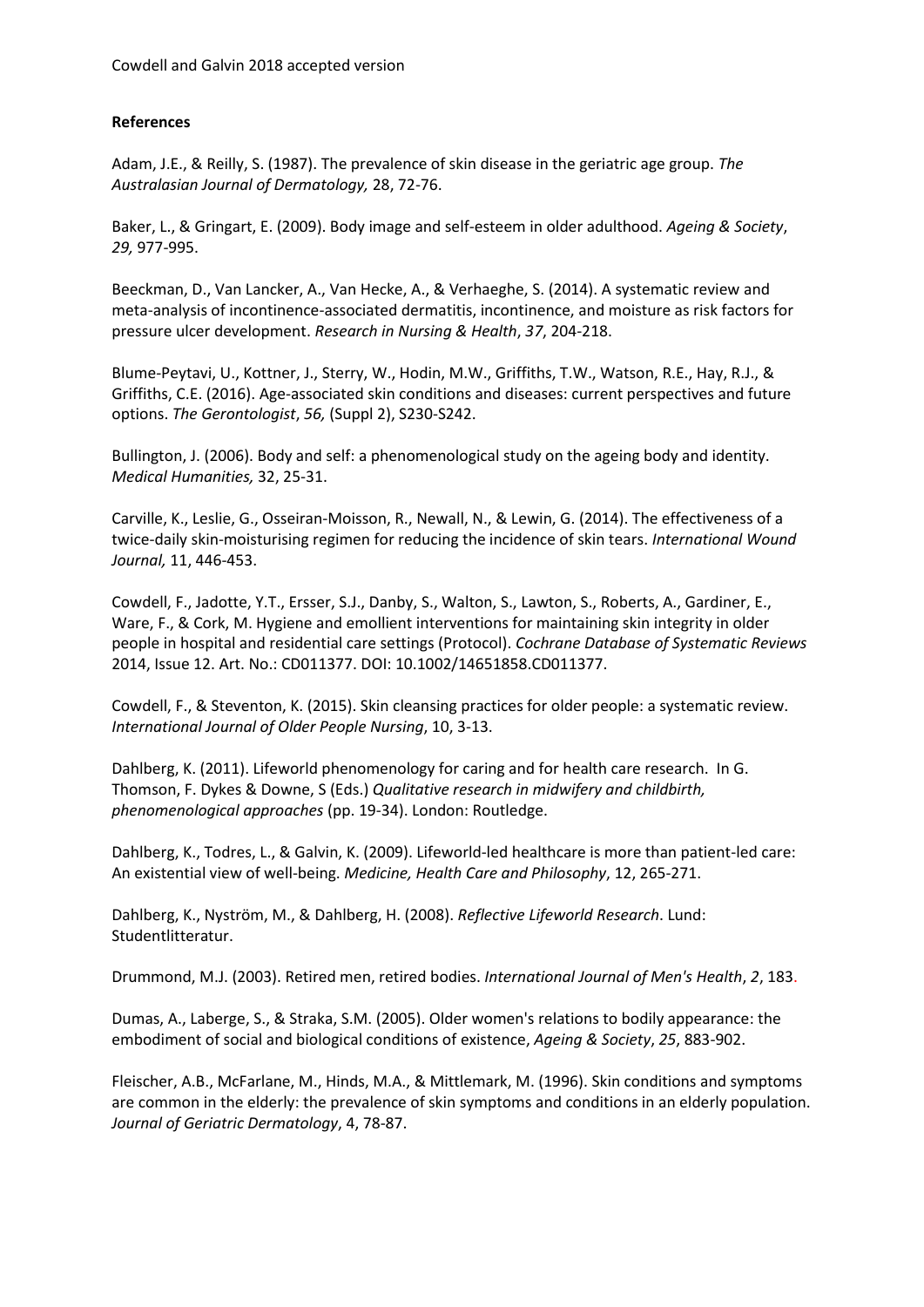Galvin, K., & Todres L. (2011) Kinds of wellbeing: a conceptual framework that provides direction for caring *International Journal of Qualitative Studies in Health and Wellbeing,* DOI: 10.3402/qhw.v6i4.10362

Galvin, K.T., Cowdell, F., Sloan, C., Pound, C., Ellis-Hill, C., Ersser, S., Watson, R., & Brooks, S. (2016) *Humanising services: A new transferable leadership strategy for improving 'what matters to older people' to enhance dignity in care*. *Project report Burdett Trust for Nursing*. Retrieved from <http://www.btfn.org.uk/our-reports/>

Goldberg, E. (2005). The lived experience of living with a chronic wound: a phenomenologic study. *MedSurg Nursing*, 14, 51-55.

Hamill, C., & Sinclair, H.A. (2010). Bracketing–practical considerations in Husserlian phenomenological research: Conal Hamill and Helen Sinclair discuss bracketing in Husserlian phenomenological research. *Nurse Researcher*, 17, 16-24.

Hamilton, C. (2016). 'This damnable, disgusting old age': In G. Scarre, & G. Scarre. (Eds.) *Ageing and (being) one's body.* (pp. 305-324). New York, NY: Palgrave Macmillan.

Healy, S. (1993) Confronting ageism: a MUST for mental health. In N. Davis, E. Cole, E. Rothblum (Eds.) Faces of Women and Aging. (pp. 41-54). New York: Harrington Park.

Heidegger, M. (1927/1962). *Being and time* (J. Macquarrie & E. Robinson, Trans.). Oxford, UK: Blackwell.

Heidegger, M. (2001). Zollikon seminars (M.Boss, Ed., F.Mayr & R. Askay, Trans.). Evanston, IL: Northwestern University Press.

Hofmeier, S.M., Runfola, C.D., Sala, M., Gagne, D.A., Brownley, K.A., & Bulik, C.M. (2017). Body image, aging, and identity in women over 50: The gender and body image (GABI) study. *Journal of Women & Aging,* 29, 3-14.

Hogan, S., & Warren, L. (2012). Dealing with complexity in research processes and findings: How do older women negotiate and challenge images of aging? *Journal of Women & Aging*, *24,* 329-350. Hopkins, A., Dealey, C., Bale, S., Defloor, T., & Worboys F. (2006) Patient stories of living with a pressure ulcer. *Journal of Advanced Nursing*, 56, 345–353.

Hurd Clarke, L. (2000). Older women's body image and embodied experience: An exploration. *Journal of Women & Aging*, *12*, 77-97.

Hurd Clarke, L. (2002). Beauty in later life: Older women's perceptions of physical attractiveness. *Canadian Journal on Aging*, 21, 429-442.

Hurd Clarke, L., & Griffin, M. (2007). The body natural and the body unnatural: Beauty work and aging. *Journal of Aging Studies*, 21, 187-201.

Hurd Clarke, L., & Griffin, M. (2008). Visible and invisible ageing: Beauty work as a response to ageism. *Ageing & Society*, *28*, 653-674.

Hurd Clarke, L., & Bundon, A. (2009). From 'the thing to do' to 'defying the ravages of age': Older women reflect on the use of lipstick. *Journal of Women & Aging*, 21, 198-212.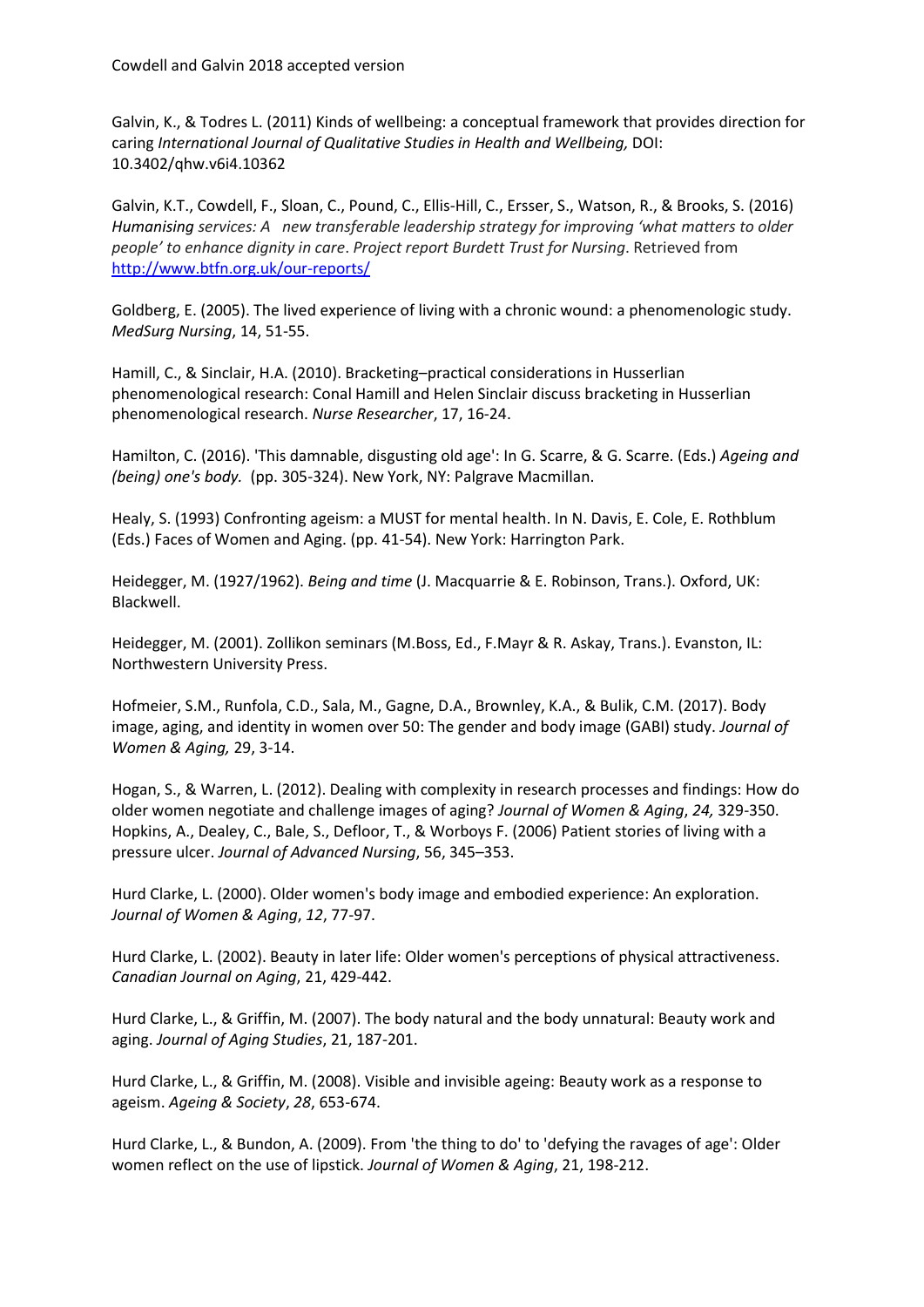Hurd Clarke, L., Griffin, M., & Maliha, K. (2009). Bat wings, bunions, and turkey wattles: body transgressions and older women's strategic clothing choices. *Ageing & Society*, 29, 709-726.

Hurd Clarke, L. (2010) *Facing age: Women growing older in an anti-aging culture.* Toronto: Rowman and Littlefield.

Hurd Clarke, L., & Korotchenko, A. (2011). Aging and the body: A review. *Canadian Journal on Aging*, 30, 495-510.

Husserl, E. (1998). *The Paris Lectures*. Netherlands, Springer.

Hyde, C., & Ward B. (1999) Older women's experience of living with chronic leg ulceration. *International Journal of Nursing Practice*, 5, 189-198.

Jankowski, G.S., Diedrichs, P.C., Williamson, H., Christopher, G., & Harcourt, D. (2016). Looking ageappropriate while growing old gracefully: A qualitative study of ageing and body image among older adults. *Journal of Health Psychology, 21*, 550-561.

Johansson, K., Ekebergh, M., & Dahlberg, K. (2009). A lifeworld phenomenological study of the experience of falling ill with diabetes. *International Journal of Nursing Studies*, 46, 197-203.

Kirkup, M. (2008). Itching in elderly people. *Geriatric Medicine,* 38, 671.

Kottner, J., Lichterfeld, A., & Blume‐Peytavi, U. (2013). Maintaining skin integrity in the aged: a systematic review. *British Journal of Dermatology*, *169*, 528-542.

Krekula, C. (2016). Contextualizing older women's body images: Time dimensions, multiple reference groups, and age codings of appearance. *Journal of Women & Aging*, *28*, 58-67.

Leder, D. (1990) *The absent body.* Chicago. University of Chicago Press.

Leder, D. (1992) *The body in medical thought and practice.* Dordrecht: Kluwer Academic Publishers.

Liechty, T. & Yarnal, C.M. (2010). Older women's body image: A lifecourse perspective. *Ageing & Society*, 30, 1197-1218.

Liechty, T. (2012). 'Yes, I worry about my weight… but for the most part I'm content with my body': older women's body dissatisfaction alongside contentment. *Journal of Women & Aging*, *24*, 70-88.

Lindberg, E., Österberg, S.A., & Hörberg, U. (2016). Methodological support for the further abstraction of and philosophical examination of empirical findings in the context of caring science. *International Journal of Qualitative Studies on Health and Well-being*, 11, 30482.

Macia, E., Duboz, P., & Chevé, D. (2015). The paradox of impossible beauty: body changes and beauty practices in aging women. *Journal of Women & Aging*, *27,* 174-187.

Marinova, D. (2013). Cultural alienation in the ageing person. *Psychological Thought*, *6*, 264-282.

Martin, K.A., Leary, M.R., & Rejeski, W.J. (2000). Self-presentational concerns in older adults: Implications for health and well-being. *Basic and Applied Social Psychology*, 22, 169-179.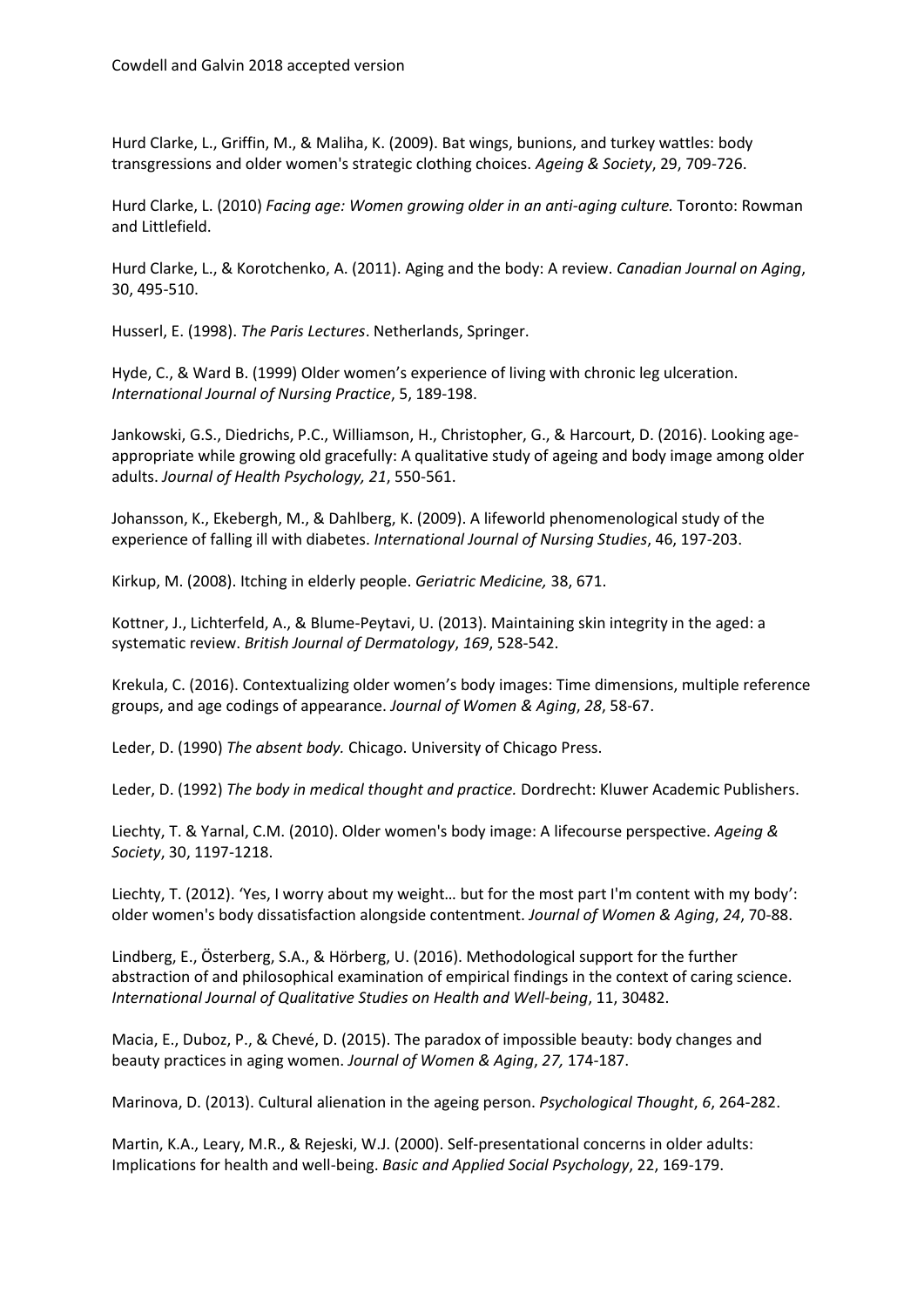McCormick, M. L. (2008) '*My body my 'self': Aging and the lived experience of embodied womanhood'*. Retrieved from<http://fordham.bepress.com/dissertations/AAI3309584>

McKinley, N.M. (2006). The developmental and cultural contexts of objectified body consciousness: a longitudinal analysis of two cohorts of women. *Developmental Psychology*, 42, 679.

Merleau-Ponty, M. (1962). *Phenomenology of Perception*, trans, C. Smith. London: Routledge

Moore, Z.E.H., & Cowman, S. Repositioning for treating pressure ulcers. *Cochrane Database of Systematic Reviews* 2015, Issue 1. Art. No.: CD006898. DOI: 10.1002/14651858.CD006898.pub4

Muise, A., & Desmarais, S. (2010). Women's perceptions and use of 'anti-aging' products. *Sex Roles,*  63, 126-137.

Öberg, P., & Tornstam, L. (1999). Body images among men and women of different ages. *Ageing & Society*, 19, 629-644.

Paul, C., Maumus-Robert, S., Mazereeuw-Hautier, J., Guyen, C.N., Saudez, X., & Schmitt, A.M. (2011). Prevalence and risk factors for xerosis in the elderly: a cross-sectional epidemiological study in primary care. *Dermatology (Basel, Switzerland),* 223, 260-265.

Paulson, S., & Willig, C. (2008). Older women and everyday talk about the ageing body. *Journal of Health Psychology, 13*, 106-120.

Svenaeus, F. (2000). *The hermeneutics of medicine and the phenomenology of health: Steps towards a philosophy of medical practice*. London, UK: Kluwer Academic Publishers.

Slevin, K.F. (2010). 'If I had lots of money… I'd have a body makeover:' Managing the aging body. *Social Forces*, *88*, 1003-1020.

Todres, L., & Galvin, K.T. (2008). Embodied interpretation: A novel way of evocatively re-presenting meanings in phenomenological research. *Qualitative Research*, *8*, 568-583.

Todres, L., & Galvin, K.T. (2012) In the middle of everywhere': a phenomenological study of mobility and dwelling amongst rural elders *Phenomenology and Practice,* 6, 55-68.

Todres, L., Galvin, K.T., & Dahlberg, K. (2014). 'Caring for insiderness': Phenomenologically informed insights that can guide practice. *International Journal of Qualitative Studies on Health and Wellbeing*, *9*, 21421.

Toombs, S.K. (2001). *Handbook of phenomenology and medicine*. USA. Springer Science & Business Media.

Twigg, J. (2004). The body, gender, and age: Feminist insights in social gerontology. *Journal of Aging Studies*, 18, 59-73.

United Nations, Department of Economic and Social Affairs, Population Division. (2013). *World Population Ageing 2013.* Retrieved from <http://www.un.org/en/development/desa/population/>

Voegeli, D. (2008). The effect of washing and drying practices on skin barrier function. *Journal of Wound, Ostomy & Continence Nursing,* 35, 84-90.